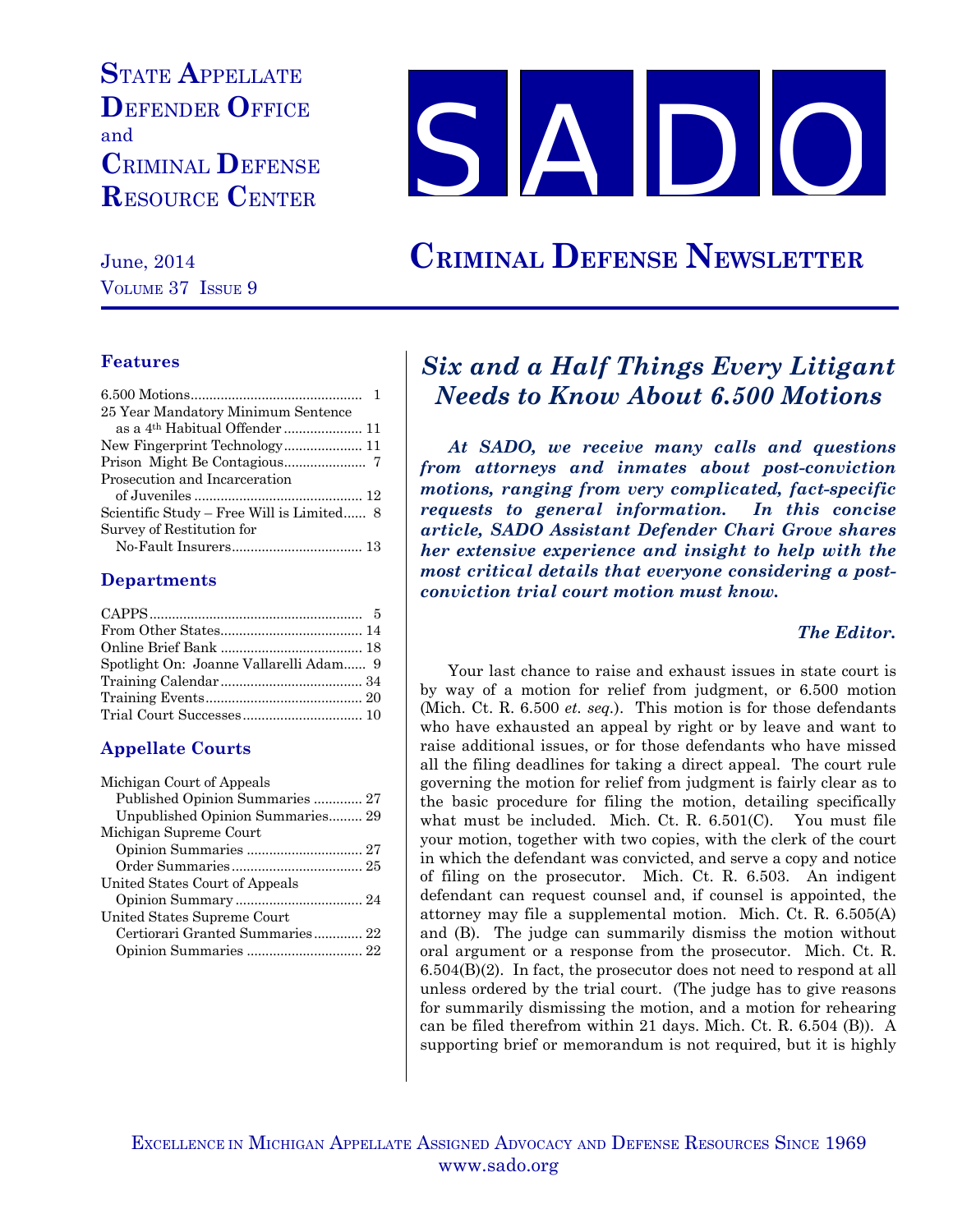recommended in order to avoid summary dismissal, particularly in light of the fact that oral argument is not required. Keep in mind that you are allowed to attach off-the-record documents, evidence, and affidavits. Mich. Ct. R. 6.502(E) Expansion of the record or an evidentiary hearing can be ordered at the discretion of the judge. Mich. Ct. R. 6.507(A), 6.508(C). If there is a hearing, counsel must be appointed. Mich. Ct. R. 505.

 This is a last-chance motion not particularly favored by the courts, and there are a number of tough procedural hurdles to overcome. Here are six (and a half) crucial points to remember before and after embarking on a 6.500 motion:

# *1. You only get one chance, so make it good (i.e. complete)!*

According to Mich. Ct. R.  $6.502(G)(1)$ , "one and only one motion for relief from judgment may be filed with regard to a conviction." There are only two exceptions to this rule. A defendant may file a successive motion based on:

- Newly discovered evidence
- A retroactive change in the law

 The Michigan Supreme Court ruled in *Ambrose v. Recorder's Court Judge*, 459 Mich. 884 (1999), that, effective August 1, 1995, a criminal defendant may file one motion for relief from judgment from a conviction under Mich. Ct. R.  $6.502(G)(1)$  even where he or she has filed one or more such motions prior to the rule's effective date, October 1, 1989.

 "Good cause and actual prejudice" (*see infra*) do not provide an additional exception to Mich. Ct. R. 6.502(G). Only after the trial court has determined that the successive motion falls within one of the two exceptions do the good cause and actual prejudice requirements become relevant. *People v. Swain*, 288 Mich. App. 609 (2010).

Although the Mich. Ct. R.  $6.502(G)(2)$  itself does not impose a requirement that the newly discovered evidence could not have been reasonably discovered before the second motion, the Court in *Swain, supra,* rejected in *dicta* the defendant's argument that evidence that was not actually - but could have been - discovered previously qualified as newly discovered evidence under the rule.

# *2. Requirement to Show Cause*

 You need to explain why your issues were not raised previously, and you must thoroughly establish cause, especially if using "cause" to overcome a procedural default for habeas corpus purposes. There are a few ways to show cause:

- a. Ineffective assistance by prior appellate counsel. *People v. Reed*, 449 Mich. 375 (1995); *People v. Edwards*, 465 Mich. 964 (2002); *People v. Kimble*, 470 Mich. 305 669 (2004). This is probably the most common way to attempt to establish cause (*see* Stuart G. Friedman, *Hurdling the 6.500 Barrier: a Guide to Michigan Post-Conviction Remedies*, 14 T.M. Cooley L. Rev 65, 76 (1997)), and it is generally difficult because a high measure of deference is given to appellate counsel's strategic decisions. However, deference is not extended to claims involving counsel's failure to meet state-imposed deadlines. An argument can be made for ineffective appellate counsel if clearly meritorious issues are not investigated or raised. *People v. Brown*, 491 Mich. 914 (2012). Some factors to consider are:
	- Were the omitted issues "significant and obvious?"
	- Was there arguably contrary authority on the omitted issues?
	- Were the omitted issues clearly stronger than those presented?
	- Were the omitted issues objected to at trial?
	- Were the trial court's rulings subject to deference on appeal?
	- Did appellate counsel testify in a collateral proceeding as to his appeal strategy and, if so, were the justifications reasonable?
	- What was the appellate counsel's level of experience and expertise?
	- Did the petitioner and appellate counsel meet and go over possible issues?
	- Is there evidence that counsel reviewed all the facts?
	- Were the omitted issues dealt with in other assignments of error?

*See Mapes v. Coyle,* 171 F.3d 408, 427-28 (CA6, 1999).

- b. An objective factor "external to the defense" that impeded counsel's ability to raise the claim. *Murray v. Carrier*, 477 U.S. 478, 488 (1986). Examples of "external" factors include the following:
	- Newly discovered evidence. *People v. Grissom,* 492 Mich. 296 (2012). (*Grissom* held, in an appeal of the denial of a 6.500 motion, that newly discovered *impeachment* evidence can justify a new trial.)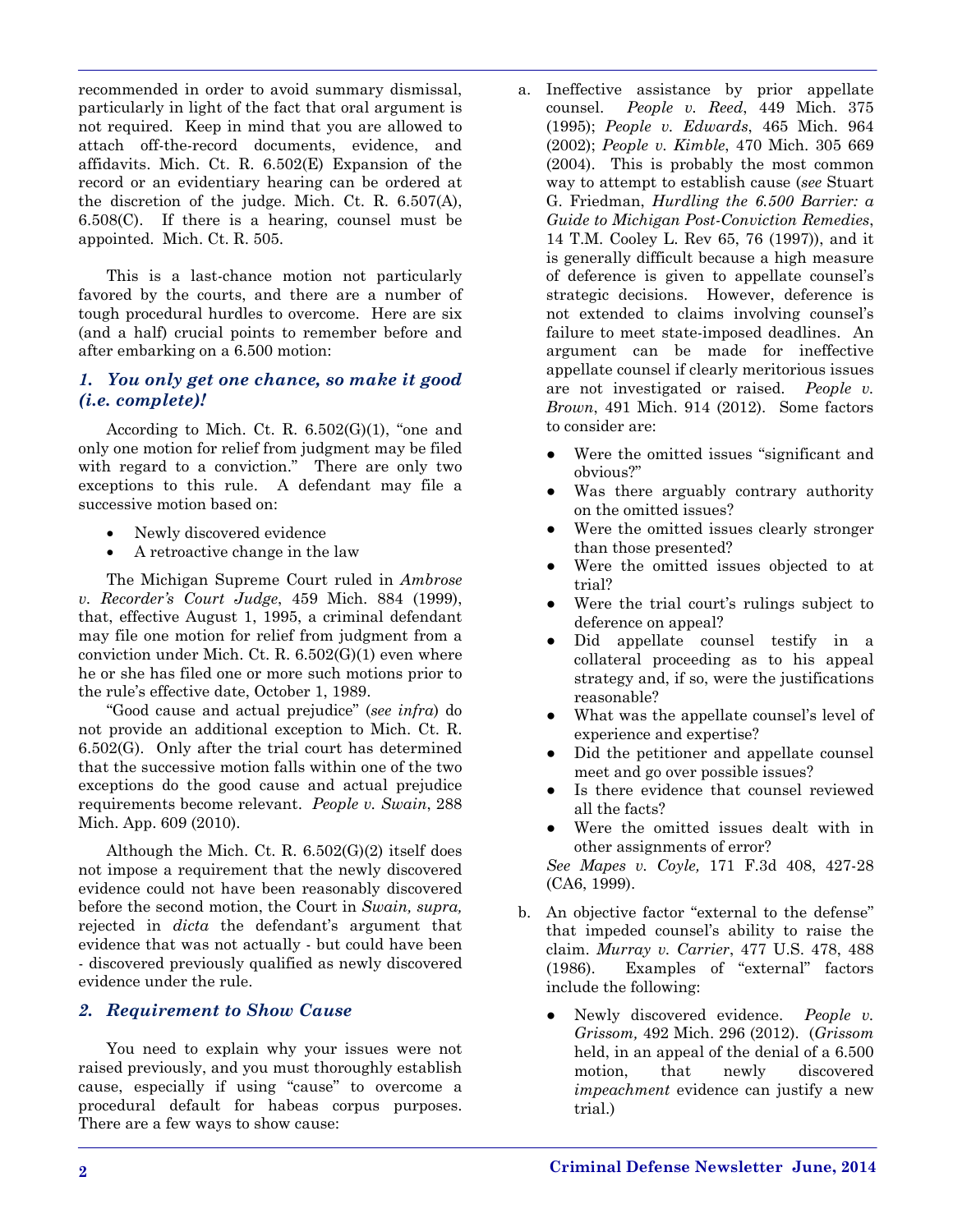- Government suppression of evidence in violation of *Brady v. Maryland,* 373 U.S. 83 (1963). *See Strickler v. Green*, 527 U.S. 263 (1999); *Banks v. Dretke*, 540 U.S. 668 (2004).
- Interference by prison officials. See *Buffalo v. Sunn*, 854 F.2d 1158 (CA9, 1988).
- Mental incompetence of defendant. *See People v. Harrington*, unpublished opinion (#188839, 12-12-95); lv. den. 450 Mich. 1024 (1996).
- Novelty: the principles of law being advanced are so novel that they could not have been raised previously. *Reed v. Ross*, 468 U.S. 1 (1984).
- The ruling in defendant's own case created a new issue. *See Cola v. Reardon*, 787 F.2d 681 (CA1, 1986).

 If an issue **was** raised previously, it cannot be raised again in a 6.500 motion and it will be dismissed. *See People v. Garrett,* 495 Mich. 908 (2013).

 The cause requirement applies retroactively. In *People v. Jackson*, 465 Mich. 390 (2001), the Court held that there is no due process violation in applying the requirements of Mich. Ct. R. 6.500 to defendants who were convicted before the date the rule was enacted, October 1, 1989. However, the Sixth Circuit has declined to adopt a bright line rule for determining when Mich. Ct. R. 6.508(D) became a "firmly established" procedural rule such that a state court's dismissal for failure to comply is based on an "adequate and independent" procedural rule barring federal habeas review. *Luberda v. Trippett*, 211 F.3d 1004 (CA6, 2000); *Gonzales v. Elo*, 233 F.3d 348 (CA6, 2000); *Rogers v. Howes*, 144 F.3d 990 (CA6, 1998).

# *3. Exceptions: Actual Innocence and Jurisdictional Defect*

 Actual innocence or jurisdictional defects are exceptions to the "cause" requirement. If you can show either of these, you do not need to demonstrate cause, but you still have to demonstrate prejudice (*see infra*). The "procedural" or "gateway" actual innocence doctrine comes from the Supreme Court opinion in *Schlup v. Delo*, 513 U.S. 298 (1995). To satisfy the actual innocence standard, a defendant "must show that it is more likely than not that no reasonable juror would have found [the defendant] guilty beyond a reasonable doubt." *People v. Swain, supra* at 638. In *Swain,* the trial court's finding that the defendant would have had a reasonably likely chance of acquittal and that there was a significant

possibility that the defendant was innocent did not equate with the "actual innocence" standard.

 The Sixth Circuit summarized the standard as follows:

"If a habeas petitioner 'presents evidence of innocence so strong that a court cannot have confidence in the outcome of the trial unless the court is also satisfied that the trial was free of nonharmless constitutional error, the petitioner should be allowed to pass through the gateway and argue the merits of his underlying claims.'" *Souter v. Jones,* 395 F.3d 577, 590 (CA6, 2005) quoting *Schlup* at 316.

 However, this standard does not require absolute certainty about the defendant's guilt or innocence. A finding of actual innocence is not the equivalent of a finding of not guilty by a jury or by a court in a bench trial. *Lambert v. Blackwell*, 134 F.3d 506, 509 (CA3, 1997). In fact, the Court in *People v. Schumake*, unpublished opinion (#163993, 9/5/1995), held that the good cause requirement was waived where there was a significant possibility that the defendant was innocent of the charged offense, although not of a lesser charge. The trial court had given a jury instruction which allowed the jurors to convict the defendant of assault with intent to murder without proof of specific intent to kill. *See also People v. Lovett*, unpublished opinion (#212213, 5/18/1999), holding that the trial court properly waived the "good cause" requirement where there was a significant possibility of defendant's innocence because the retractable nightstick he possessed was not a dangerous weapon, and *People v. Jax*, unpublished opinion (#295825, 1/17/12), (the good cause requirement could be satisfied based on actual innocence if the defendant could not be guilty of home invasion of a residence he had the legal right to enter).

 In addition to actual innocence, there is a jurisdictional defect exception to the cause requirement. *People v. Carpentier*, 446 Mich. 19 (1994). A defendant may always challenge whether the state had a right to bring the prosecution in the first place. A jurisdictional defect implicates the very authority of the state to bring a defendant to trial. *See People v. Chambers*, unpublished opinion (#274249, 2/26/08), where the defendant was not required to show cause because he was sentenced without ever having pled guilty to violating probation, a jurisdictional defect.

# *4. Actual Prejudice*

 You must show prejudice whether or not you have to show cause. In the case of a trial, the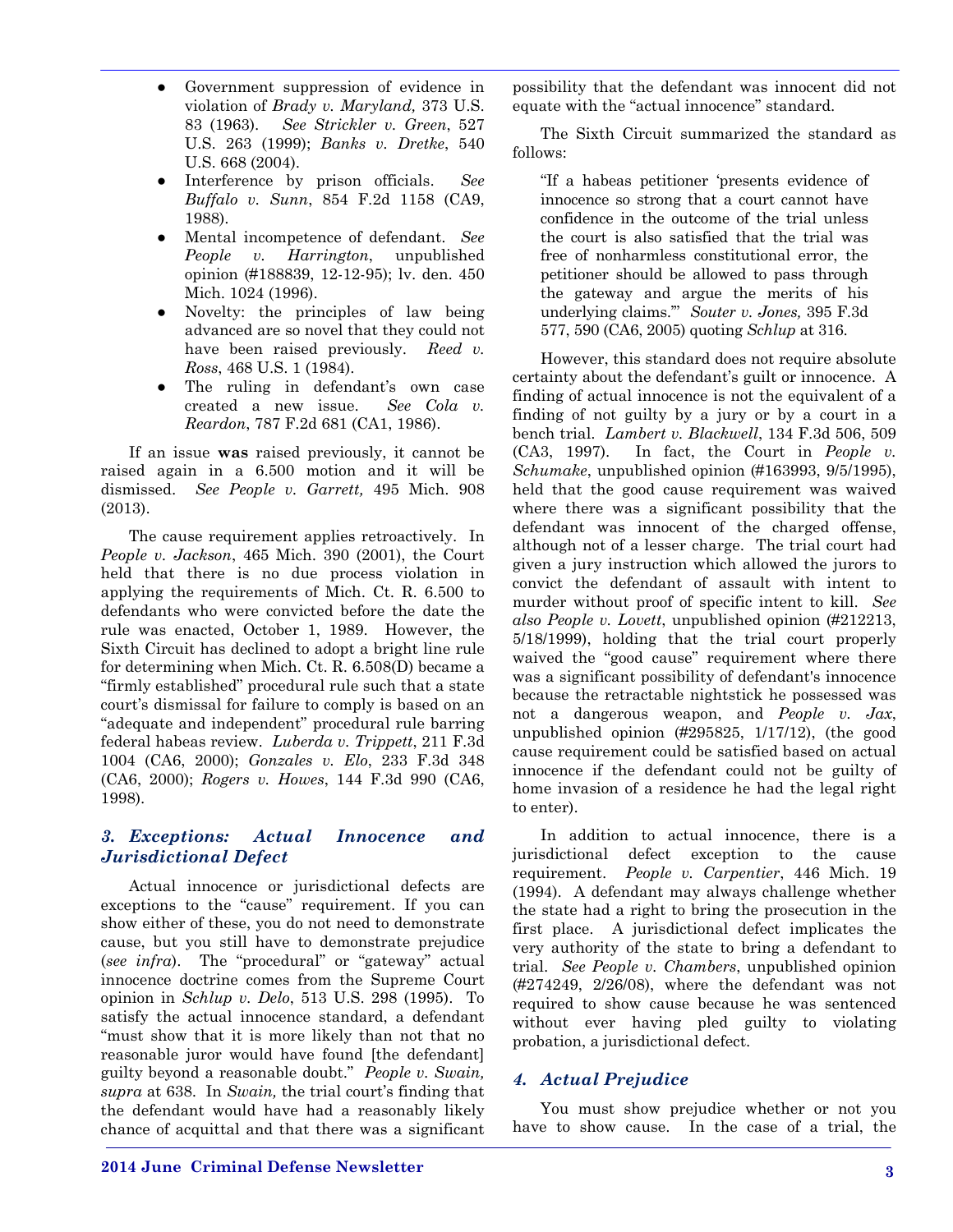requirement to show that the error resulted in prejudice means that but for the error, the defendant would have had a reasonably likely chance of acquittal. Prejudice can be shown if the error was "so offensive to the maintenance of a sound judicial process that the conviction should not be allowed to stand regardless of its effect on the outcome of the case." Mich. Ct. R. 6.508(D)(3)(6)(iii). *See People v. Brown, supra*, where counsel's ineffectiveness in failing to discover exculpatory evidence and in failing to effectively cross examine the sole complainant resulted in actual prejudice to the defendant for purposes of Mich. Ct. R. 6.508(D).

 In the case of a plea, the defect must be such that the plea is involuntary "to a degree that it would be manifestly unjust to allow the conviction to stand." Mich. Ct. R. 6.508(D)(3)(6)(ii). *See People v. Fonville*, 291 Mich. App. 363 (2010), where failure to advise the defendant that he would be required to register as a sex offender rendered his plea involuntary and established prejudice as he would not have pled guilty had he known. In challenging a sentence, actual prejudice means that the sentence is invalid. Actual prejudice was established where the defendant's consecutive sentences were not authorized, *People v. Harrison*, unpublished opinion (#279123, 9-16-08), and where the court imposed a prison sentence without departure reasons when the guidelines provided for an intermediate sanction. *People v. Hurly*, 475 Mich. 858 (2006).

 Errors to which the "automatic reversal" doctrine applies probably qualify under the actual prejudice standard, including denial of counsel, denial of the right to self-representation, denial of an impartial judge, denial of a public trial, denial of the right to appeal, and racial discrimination in jury selection.

# *5. No need to re-raise issues already denied*

 You *do not* need to re-raise the issues already addressed in the direct appeal when filing a 6.500 motion in order to preserve those issues for habeas review. If those claims were raised already, they will be denied under Mich. Ct. R. 6.508(D)(2). However, that sort of denial will not be considered a procedural default barring federal review. "When a state court declines to review the merits of a petitioner's claim on the ground that it has done so already, it creates no bar to federal habeas review." *Cone v. Bell*, 556 U.S. 449, 466 (2009). The Supreme Court reasoned that when a state court refuses to readjudicate a claim on the ground that it has been previously decided, it provides strong evidence that the claim has already been given full consideration by the state courts and is therefore ripe for federal review. *See also, Wellons v. Hall*, 558 U.S. 220, 222 (2010).

 The statute of limitations for filing a federal habeas corpus petition is tolled during the pendency of a properly filed application for state postconviction or collateral review. 28 U.S.C.  $§2244(d)(2)$ . In addition, a federal district court has discretion to stay a "mixed" habeas petition (containing exhausted and unexhausted claims) to allow the petitioner to present his unexhausted claims to the state court in the first instance, and then to return to federal court for review of his perfected petition. *Rhines v. Weber*, 544 U.S. 269, 277 (2005). Stay and abeyance is only appropriate when the district court determines there was good cause for the petitioner's failure to exhaust his claims first in state court and where his unexhausted claims are not plainly meritless. *Id*.

 Filing such a habeas petition might be a good idea before proceeding with a 6.500 motion because a motion for relief from judgment tolls the federal habeas clock only when it is "properly filed." It is up to the state court to decide whether the motion was properly filed, and the federal court will generally defer to the state court's determination. *See Vroman v. Brigano*, 346 F.3d 598 (CA6, 2003).

# *6. Monitor your deadlines!*

 You must be aware of not only the deadlines for appealing the denial of the 6.500 motion, but also the deadline for filing a petition for writ of habeas corpus. You have six months from the date the trial court denied the motion for relief from judgment to file an application for leave to appeal in the Court of Appeals. Mich. Ct. R. 6.509(A). A motion for reconsideration of the denial will **not** toll the time for filing the delayed application. *People v. Sconious*, 448 Mich. 643 (1995). You have 56 days from the denial of the application to file an application for leave to appeal in the Michigan Supreme Court.

 Again, the one-year time limit from the denial of your direct appeal is tolled during the pendency of the motion for relief from judgment and appeals therefrom. You must remember, however, that the time for filing the habeas petition **does not start over** after the collateral appeal is denied. The time that lapsed between the denial of the direct appeal and the time the motion for relief from judgment is filed counts toward the habeas deadline, and begins to run again when the collateral appeal is denied. You must also remember that filing a petition for certiorari seeking review of the denial of state postconviction relief does **not** toll the time for filing the habeas petition. *Lawrence v. Florida*, 549 U.S. 327 (2007).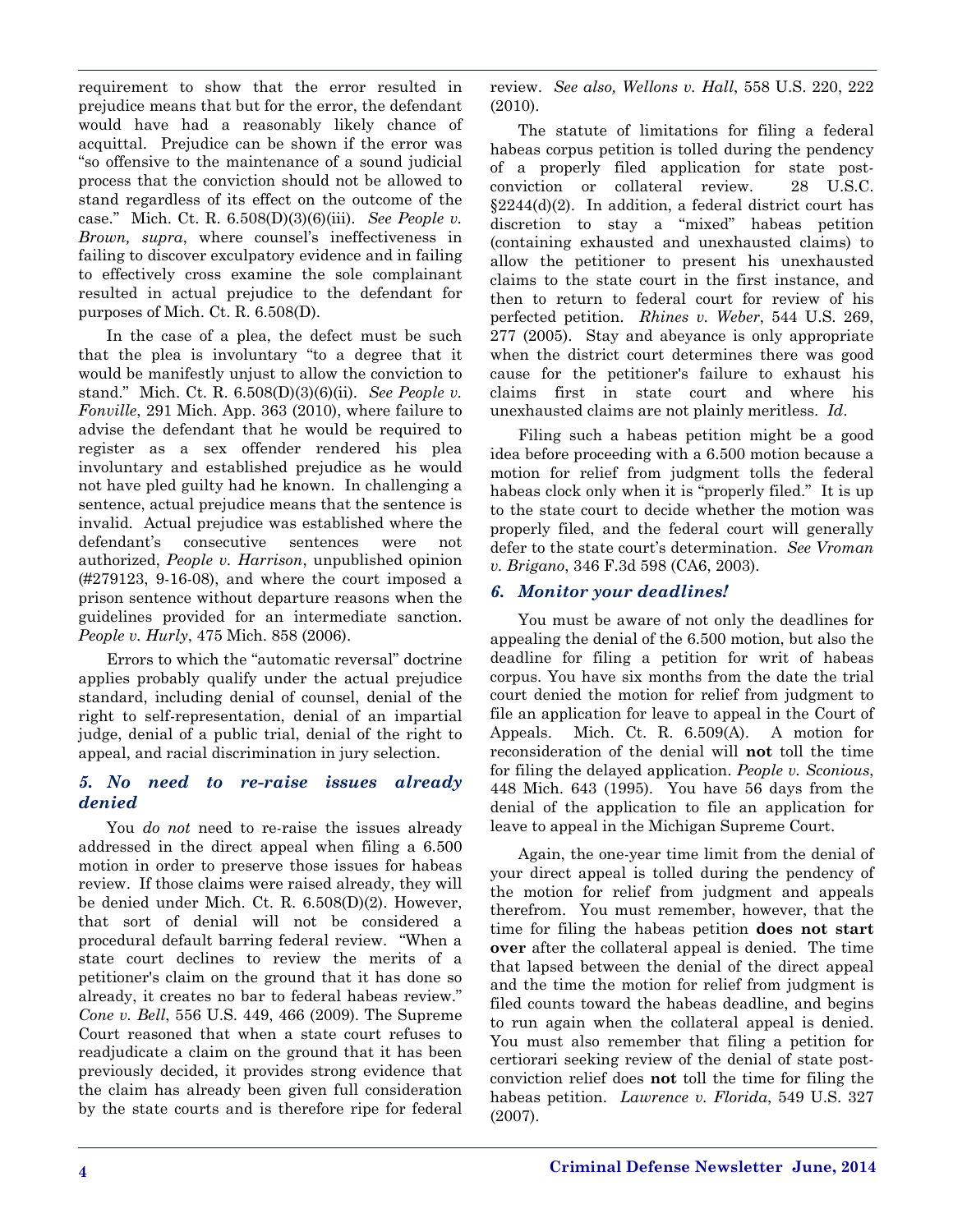Here's an example:

- Mr. Defendant appeals as of right and the Michigan Supreme Court denies leave to appeal on 1-1-13.
- Mr. D files a motion for relief from judgment on 7-1-13.
- The Michigan Supreme Court denies leave from the collateral appeal on 10-1-13.
- The U.S. Supreme Court denies the petition for certiorari from the collateral appeal on 12-1-13.

 The six months between 1-1-13 and 7-1-13 count toward the one-year time limit for filing the habeas petition, as do the two months between the denial of the collateral appeal and the denial of certiorari, making the federal habeas petition due - **not** 15 months (the one year plus 90 days under the AEDPA) from 12-1-13, and **not** even 15 months from 10-1-13 - but 9 months from 10-1-13. For more information, *see Defender Habeas Book* Chapter 2-2 a-iv.

## *6.5. No constitutional right to counsel.*

According to Mich. Ct. R. 6.505(A), the court **may** appoint counsel for the defendant at any time during the proceedings, and counsel **must** be appointed if the court directs that oral argument or an evidentiary hearing be held. However, there is no constitutional right to counsel in post-conviction motions, and the defendant therefore cannot claim constitutionally ineffective assistance of counsel during the proceedings. *Coleman v. Thompson*, 501 U.S. 722 (1991); *People v. Walters*, 463 Mich. 717 (2001). In *Walters*, counsel advised the defendant to wait until after the motion for reconsideration of the denial of the 6.500 motion was decided, and, consequently, the defendant's application for leave to appeal was filed untimely in the Court of Appeals. The defendant's claim of ineffective assistance of counsel for his attorney's ignorance of the holding in *People v. Sconious, supra*, was rejected: "Because a defendant has no constitutional right to appointed counsel in filing a motion for relief from judgment…, a defendant cannot claim constitutionally ineffective assistance of counsel by counsel's failure timely to file an application for leave to appeal from the denial of such a motion." *See also Lawrence v. Florida, supra*, where attorney miscalculation was not sufficient to warrant even equitable tolling of the statute of limitations, particularly in the postconviction context where prisoners have no constitutional right to counsel.

 There is a form that has been developed by the State Court Administrative Office and may be used for filing your Motion for Relief from Judgment, but it is not required. The form can be accessed at the following link: (http://courts.mi.gov/Administration/S CAO/Forms/courtforms/felonycriminal/cc257.pdf).

 You may also draft your own pleading, and a sample Motion for Relief From Judgment (with Brief in Support) can be found in Chapter 24 of the *Defender Motion Book* (CDRC 2013) pages 532-544. *See also* SADO's complete packet of material on this subject at http://www.sado.org/Page/24/Self-Help.

> *by Chari K. Grove Assistant Defender State Appellate Defender Office*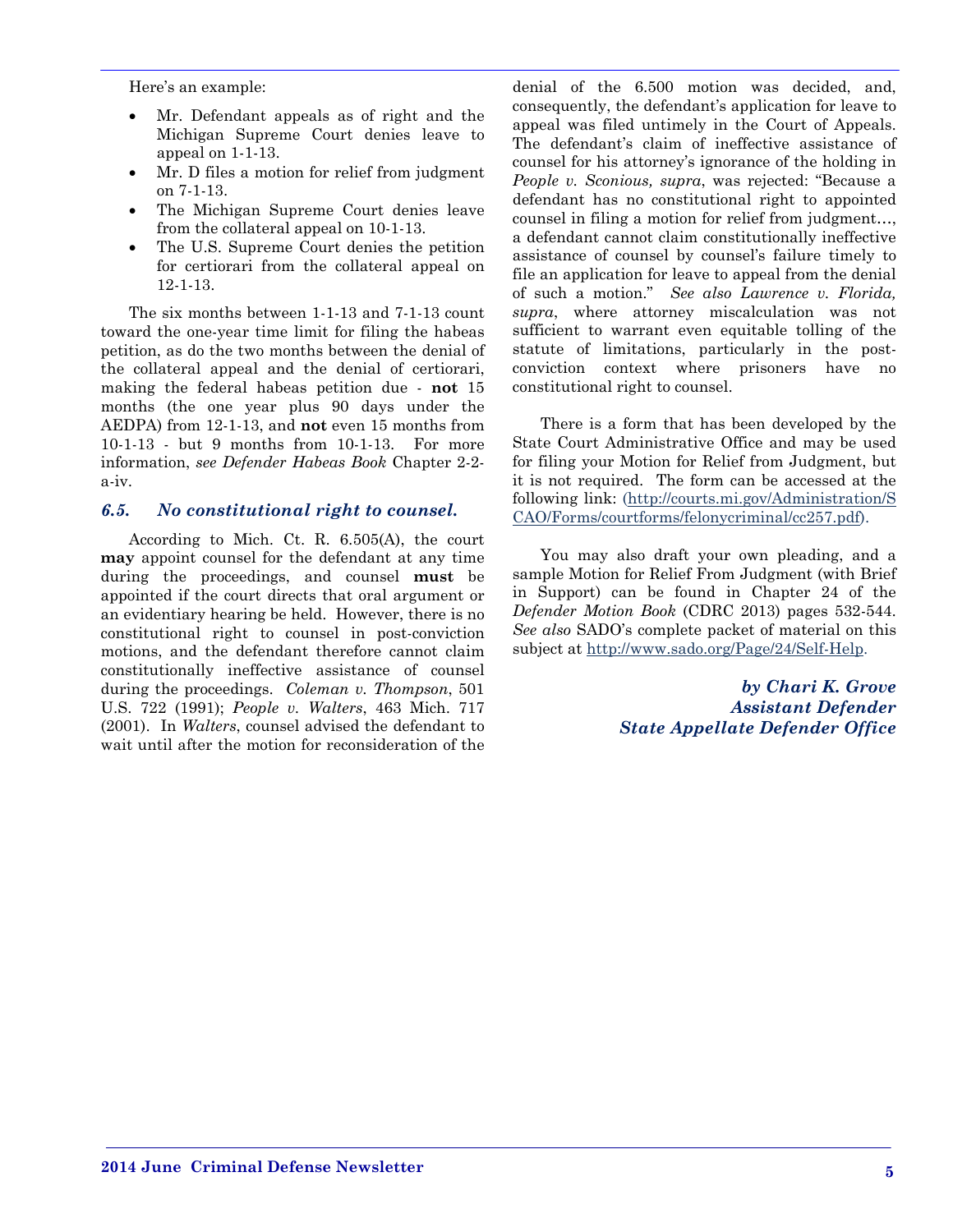# Subchapter 6.500 Postappeal Relief

# **Rule 6.501 Scope of Subchapter**

Unless otherwise specified by these rules, a judgment of conviction and sentence entered by the circuit court not subject to appellate review under subchapters 7.200 or 7.300 may be reviewed only in accordance with the provisions of this subchapter.

# **Rule 6.502 Motion for Relief From Judgment**

(A) Nature of Motion. The request for relief under this subchapter must be in the form of a motion to set aside or modify the judgment. The motion must specify all of the grounds for relief which are available to the defendant and of which the defendant has, or by the exercise of due diligence, should have knowledge.

(B) Limitations on Motion. A motion may seek relief from one judgment only. If the defendant desires to challenge the validity of additional judgments, the defendant must do so by separate motions. For the purpose of this rule, multiple convictions resulting from a single trial or plea proceeding shall be treated as a single judgment.

(C) Form of Motion. The motion may not be noticed for hearing, and must be typed or legibly handwritten and include a verification by the defendant or defendant's lawyer in accordance with MCR 2.114. Except as otherwise ordered by the court, the combined length of the motion and any memorandum of law in support may not exceed 50 pages double-spaced, exclusive of attachments and exhibits. If the court enters an order increasing the page limit for the motion, the same order shall indicate that the page limit for the prosecutor's response provided for in MCR 6.506(A) is increased by the same amount. The motion must be substantially in the form approved by the State Court Administrative Office, and must include:

(1) The name of the defendant;

(2) The name of the court in which the defendant was convicted and the file number of the defendant's case;

(3) The place where the defendant is confined, or, if not confined, the defendant's current address;

(4) The offenses for which the defendant was convicted and sentenced;

(5) The date on which the defendant was sentenced;

(6) Whether the defendant was convicted by a jury, by a judge without jury, or on a plea of guilty, guilty but mentally ill, or nolo contendere;

(7) The sentence imposed (probation, fine, and/or imprisonment), the length of the sentence imposed, and whether the defendant is now serving that sentence;

(8) The name of the judge who presided at trial and imposed sentence;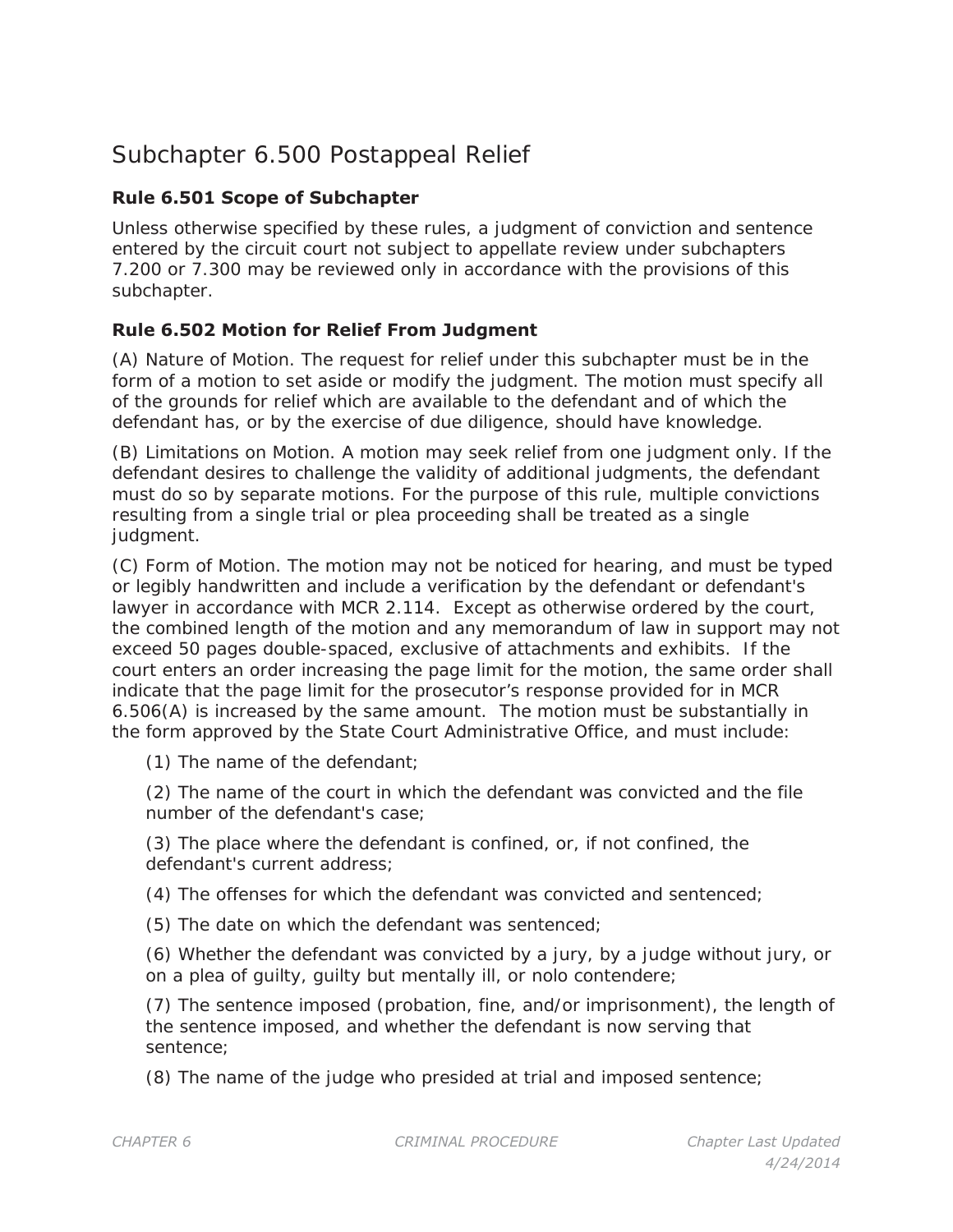(9) The court, title, and file number of any proceeding (including appeals and federal court proceedings) instituted by the defendant to obtain relief from conviction or sentence, specifying whether a proceeding is pending or has been completed;

(10) The name of each lawyer who represented the defendant at any time after arrest, and the stage of the case at which each represented the defendant;

(11) The relief requested;

(12) The grounds for the relief requested;

(13) The facts supporting each ground, stated in summary form;

(14) Whether any of the grounds for the relief requested were raised before; if so, at what stage of the case, and, if not, the reasons they were not raised;

(15) Whether the defendant requests the appointment of counsel, and, if so, information necessary for the court to determine whether the defendant is entitled to appointment of counsel at public expense.

Upon request, the clerk of each court with trial level jurisdiction over felony cases shall make available blank motion forms without charge to any person desiring to file such a motion.

(D) Return of Insufficient Motion. If a motion is not submitted on a form approved by the State Court Administrative Office, or does not substantially comply with the requirements of these rules, the court shall either direct that it be returned to the defendant with a statement of the reasons for its return, along with the appropriate form, or adjudicate the motion under the provisions of these rules. The clerk of the court shall retain a copy of the motion.

(E) Attachments to Motion. The defendant may attach to the motion any affidavit, document, or evidence to support the relief requested.

(F) Amendment and Supplementation of Motion. The court may permit the defendant to amend or supplement the motion at any time.

(G) Successive Motions.

(1) Except as provided in subrule  $(G)(2)$ , regardless of whether a defendant has previously filed a motion for relief from judgment, after August 1, 1995, one and only one motion for relief from judgment may be filed with regard to a conviction. The court shall return without filing any successive motions for relief from judgment. A defendant may not appeal the denial or rejection of a successive motion.

(2) A defendant may file a second or subsequent motion based on a retroactive change in law that occurred after the first motion for relief from judgment or a claim of new evidence that was not discovered before the first such motion. The clerk shall refer a successive motion that asserts that one of these exceptions is applicable to the judge to whom the case is assigned for a determination whether the motion is within one of the exceptions.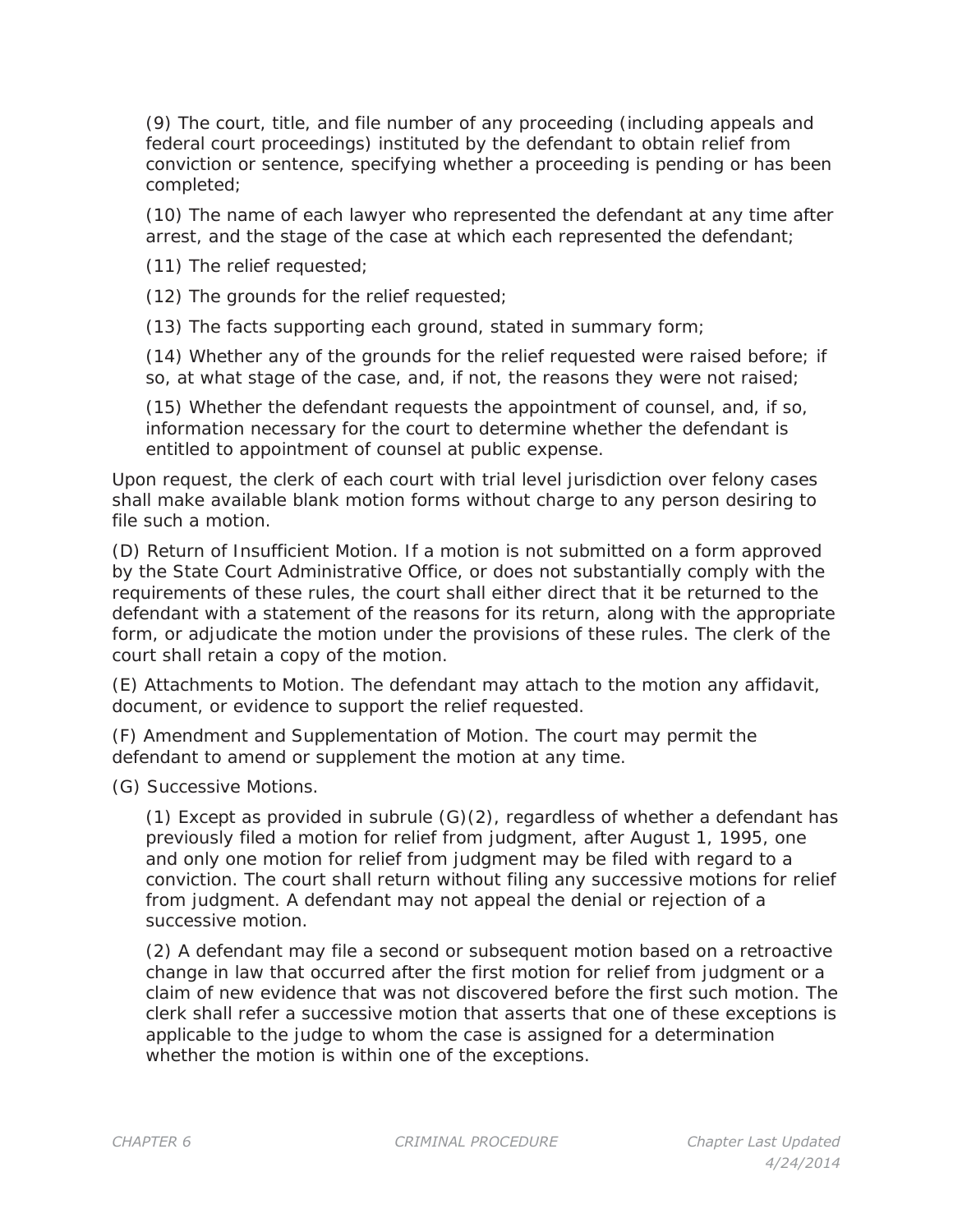# **Rule 6.503 Filing and Service of Motion**

(A) Filing; Copies.

(1) A defendant seeking relief under this subchapter must file a motion, and a copy of the motion with the clerk of the court in which the defendant was convicted and sentenced.

(2) Upon receipt of a motion, the clerk shall file it under the same number as the original conviction.

(B) Service. The defendant shall serve a copy of the motion and notice of its filing on the prosecuting attorney. Unless so ordered by the court as provided in this subchapter, the filing and service of the motion does not require a response by the prosecutor.

# **Rule 6.504 Assignment; Preliminary Consideration by Judge; Summary Denial**

(A) Assignment to Judge. The motion shall be presented to the judge to whom the case was assigned at the time of the defendant's conviction. If the appropriate judge is not available, the motion must be assigned to another judge in accordance with the court's procedure for the reassignment of cases. The chief judge may reassign cases in order to correct docket control problems arising from the requirements of this rule.

(B) Initial Consideration by Court.

(1) The court shall promptly examine the motion, together with all the files, records, transcripts, and correspondence relating to the judgment under attack. The court may request that the prosecutor provide copies of transcripts, briefs, or other records.

(2) If it plainly appears from the face of the materials described in subrule (B)(1) that the defendant is not entitled to relief, the court shall deny the motion without directing further proceedings. The order must include a concise statement of the reasons for the denial. The clerk shall serve a copy of the order on the defendant and the prosecutor. The court may dismiss some requests for relief or grounds for relief while directing a response or further proceedings with respect to other specified grounds.

(3) If the motion is summarily dismissed under subrule (B)(2), the defendant may move for reconsideration of the dismissal within 21 days after the clerk serves the order. The motion must concisely state why the court's decision was based on a clear error and that a different decision must result from correction of the error. A motion which merely presents the same matters that were considered by the court will not be granted.

(4) If the entire motion is not dismissed under subrule (B)(2), the court shall order the prosecuting attorney to file a response as provided in MCR 6.506, and shall conduct further proceedings as provided in MCR 6.505-6.508.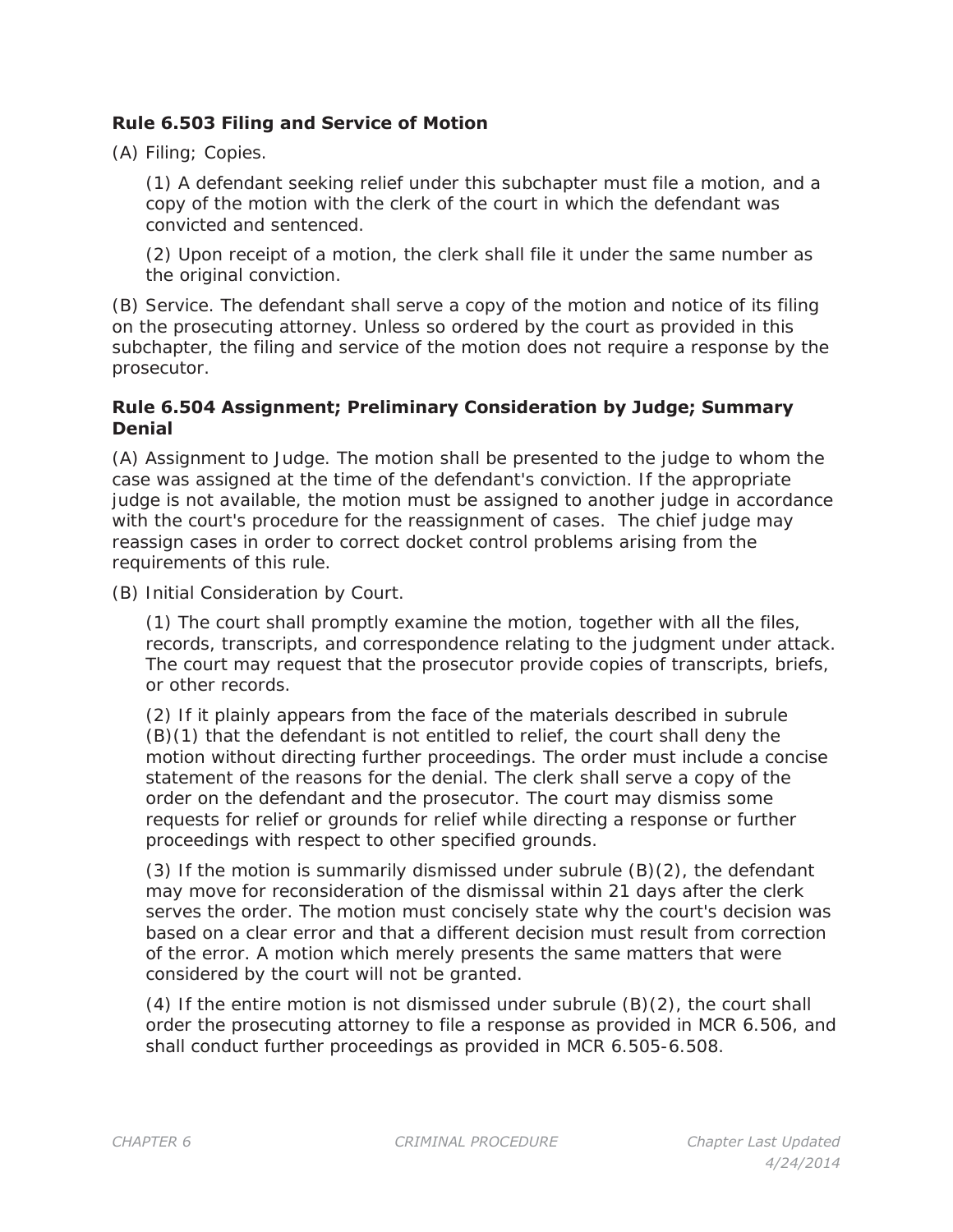# **Rule 6.505 Right to Legal Assistance**

(A) Appointment of Counsel. If the defendant has requested appointment of counsel, and the court has determined that the defendant is indigent, the court may appoint counsel for the defendant at any time during the proceedings under this subchapter. Counsel must be appointed if the court directs that oral argument or an evidentiary hearing be held.

(B) Opportunity to Supplement the Motion. If the court appoints counsel to represent the defendant, it shall afford counsel 56 days to amend or supplement the motion. The court may extend the time on a showing that a necessary transcript or record is not available to counsel.

# **Rule 6.506 Response by Prosecutor**

(A) Contents of Response. On direction of the court pursuant to MCR  $6.504(B)(4)$ , the prosecutor shall respond in writing to the allegations in the motion. The trial court shall allow the prosecutor a minimum of 56 days to respond. If the response refers to transcripts or briefs that are not in the court's file, the prosecutor shall submit copies of those items with the response. Except as otherwise ordered by the court, the response shall not exceed 50 pages double-spaced, exclusive of attachments and exhibits.

(B) Filing and Service. The prosecutor shall file the response and one copy with the clerk of the court and serve one copy on the defendant.

# **Rule 6.507 Expansion of Record**

(A) Order to Expand Record. If the court does not deny the motion pursuant to MCR  $6.504(B)(2)$ , it may direct the parties to expand the record by including any additional materials it deems relevant to the decision on the merits of the motion. The expanded record may include letters, affidavits, documents, exhibits, and answers under oath to interrogatories propounded by the court.

(B) Submission to Opposing Party. Whenever a party submits items to expand the record, the party shall serve copies of the items to the opposing party. The court shall afford the opposing party an opportunity to admit or deny the correctness of the items.

(C) Authentication. The court may require the authentication of any item submitted under this rule.

# **Rule 6.508 Procedure; Evidentiary Hearing; Determination**

(A) Procedure Generally. If the rules in this subchapter do not prescribe the applicable procedure, the court may proceed in any lawful manner. The court may apply the rules applicable to civil or criminal proceedings, as it deems appropriate.

(B) Decision Without Evidentiary Hearing. After reviewing the motion and response, the record, and the expanded record, if any, the court shall determine whether an evidentiary hearing is required. If the court decides that an evidentiary hearing is not required, it may rule on the motion or, in its discretion, afford the parties an opportunity for oral argument.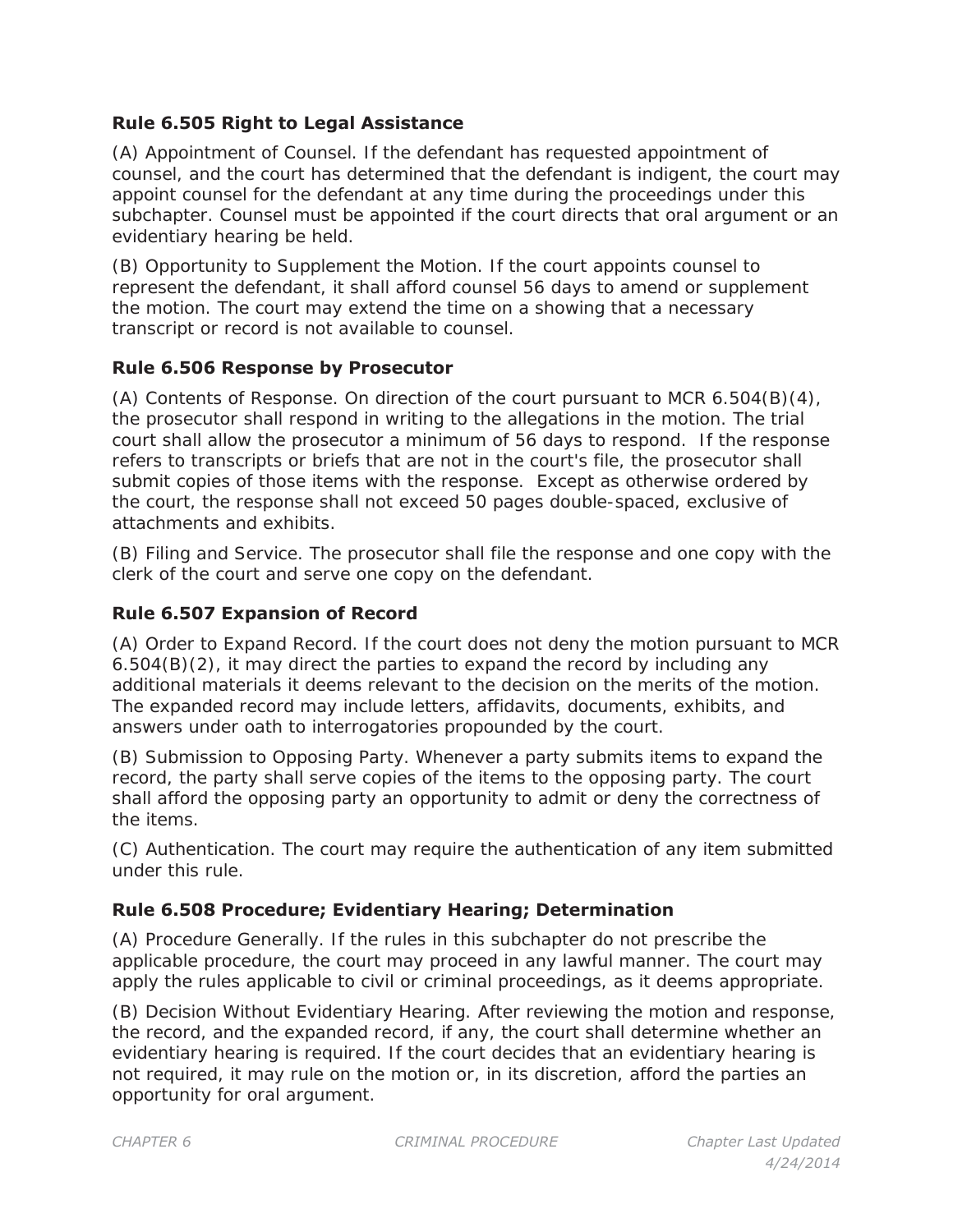(C) Evidentiary Hearing. If the court decides that an evidentiary hearing is required, it shall schedule and conduct the hearing as promptly as practicable. At the hearing, the rules of evidence other than those with respect to privilege do not apply. The court shall assure that a verbatim record is made of the hearing.

(D) Entitlement to Relief. The defendant has the burden of establishing entitlement to the relief requested. The court may not grant relief to the defendant if the motion

(1) seeks relief from a judgment of conviction and sentence that still is subject to challenge on appeal pursuant to subchapter 7.200 or subchapter 7.300;

(2) alleges grounds for relief which were decided against the defendant in a prior appeal or proceeding under this subchapter, unless the defendant establishes that a retroactive change in the law has undermined the prior decision;

(3) alleges grounds for relief, other than jurisdictional defects, which could have been raised on appeal from the conviction and sentence or in a prior motion under this subchapter, unless the defendant demonstrates

(a) good cause for failure to raise such grounds on appeal or in the prior motion, and

(b) actual prejudice from the alleged irregularities that support the claim for relief. As used in this subrule, "actual prejudice" means that,

(i) in a conviction following a trial, but for the alleged error, the defendant would have had a reasonably likely chance of acquittal;

(ii) in a conviction entered on a plea of guilty, guilty but mentally ill, or nolo contendere, the defect in the proceedings was such that it renders the plea an involuntary one to a degree that it would be manifestly unjust to allow the conviction to stand;

(iii) in any case, the irregularity was so offensive to the maintenance of a sound judicial process that the conviction should not be allowed to stand regardless of its effect on the outcome of the case;

(iv) in the case of a challenge to the sentence, the sentence is invalid.

The court may waive the "good cause" requirement of subrule (D)(3)(a) if it concludes that there is a significant possibility that the defendant is innocent of the crime.

(E) Ruling. The court, either orally or in writing, shall set forth in the record its findings of fact and its conclusions of law, and enter an appropriate order disposing of the motion.

# **Rule 6.509 Appeal**

(A) Availability of Appeal. Appeals from decisions under this subchapter are by application for leave to appeal to the Court of Appeals pursuant to MCR 7.205. The 6-month time limit provided by MCR 7.205(G)(3), runs from the decision under this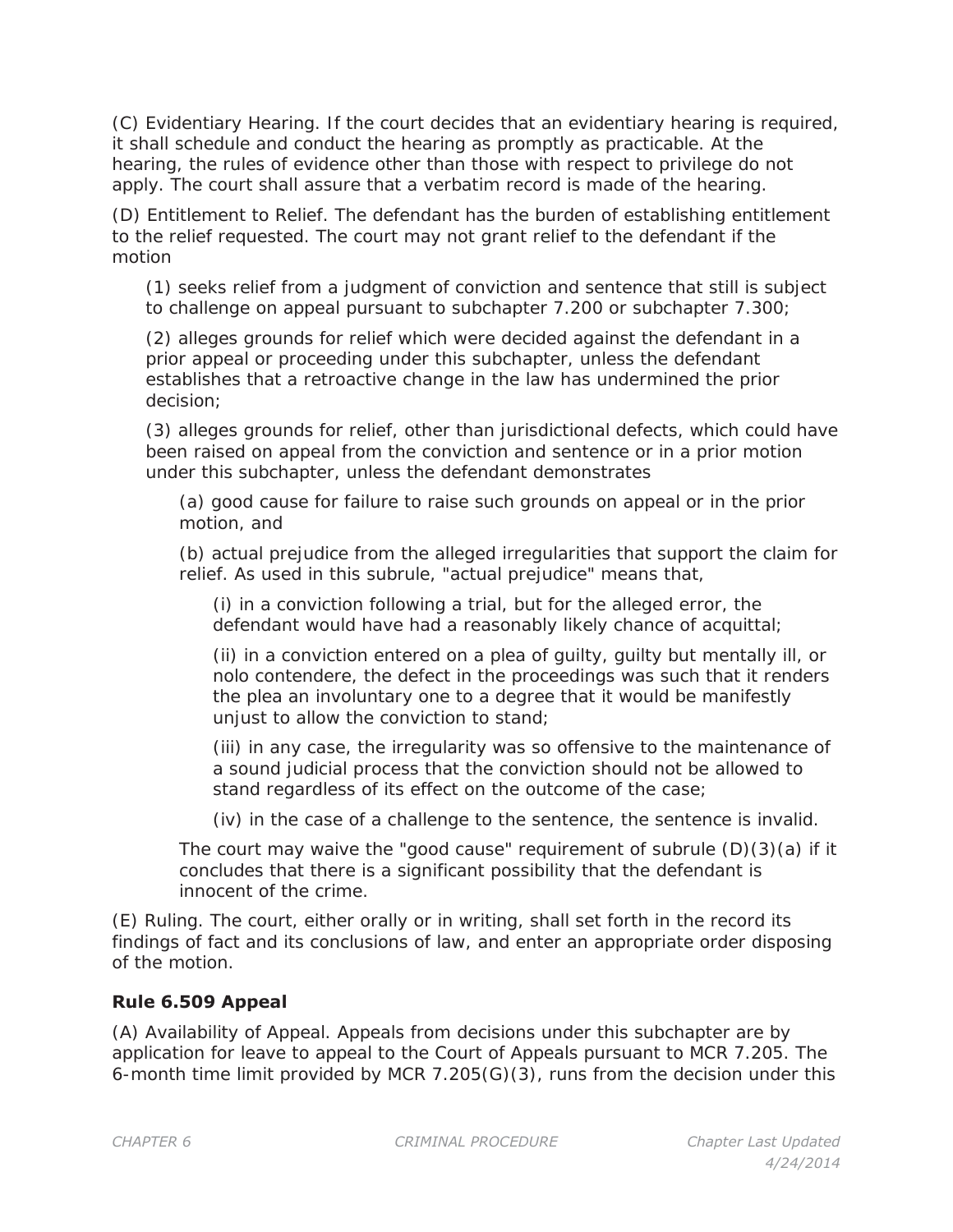subchapter. Nothing in this subchapter shall be construed as extending the time to appeal from the original judgment.

(B) Responsibility of Appointed Counsel. If the trial court has appointed counsel for the defendant during the proceeding, that appointment authorizes the attorney to represent the defendant in connection with an application for leave to appeal to the Court of Appeals.

(C) Responsibility of the Prosecutor. If the prosecutor has not filed a response to the defendant's application for leave to appeal in the appellate court, the prosecutor must file an appellee's brief if the appellate court grants the defendant's application for leave to appeal. The prosecutor must file an appellee's brief within 56 days after an order directing a response pursuant to subrule (D).

(D) Responsibility of the Appellate Court. If the appellate court grants the defendant's application for leave to appeal and the prosecutor has not filed a response in the appellate court, the appellate court must direct the prosecutor to file an appellee's brief, and give the prosecutor the opportunity to file an appellee's brief pursuant to subrule (C), before granting further relief to the defendant.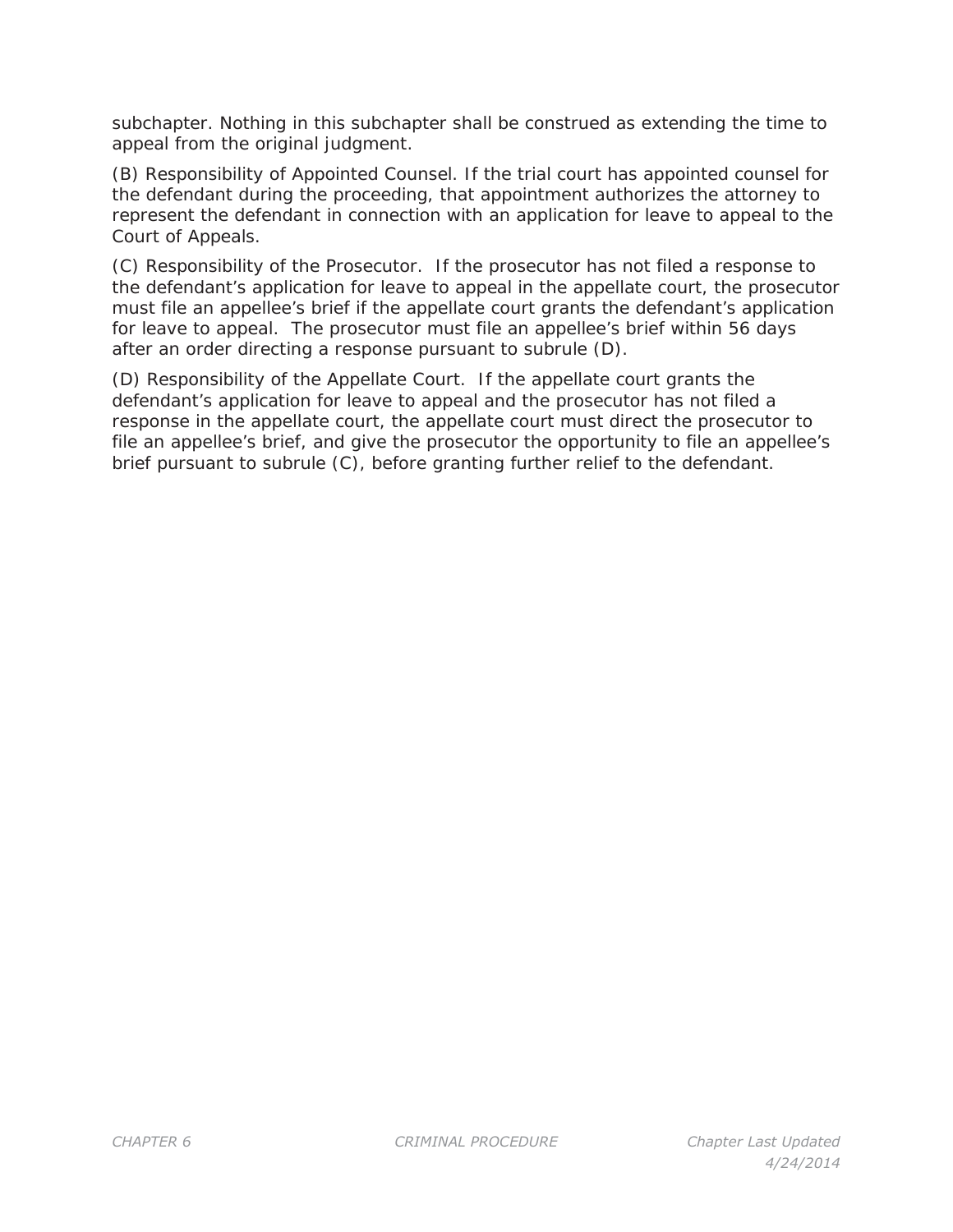A "radical defect in jurisdiction," for habeas corpus purposes, contemplates an act or omission by state authorities that clearly contravenes an express legal requirement in existence at the time of the act or omission. *People v. Price*, above.

A "reverse writ" of habeas corpus, by which a defendant is held in jail, absent probable cause and without a warrant, is a nullity and cannot be used for a person's detention. *People v. Casey*, 102 Mich. App. 595 (1980), *aff'd* 411 Mich. 179 (1981).

Petitions for habeas corpus are to be liberally construed. *People v. Wendt*, 107 Mich. App. 269 (1981).

Denial of a habeas petition is not appealable as of right. However, the petition may be renewed by filing an original complaint in the Court of Appeals. *Parshay v. Warden of Marquette Prison*, 30 Mich. App. 556 (1971); *Triplett v. Deputy Warden*, 142 Mich. App. 774 (1985).

Where the basis for relief depends on choosing between two plausible constructions of the relevant statute, and a novel question of law is involved, no "radical jurisdictional defect" which would justify a grant of habeas is present. *Hinton v. Michigan Parole Board*, 148 Mich. App. 235 (1986).

The MDOC's failure to hold a parole violation hearing within 45 days of plaintiff's return to custody, a violation of M.C.L. 791.240a, does not entitle plaintiff to habeas relief. A violation of M.C.L. 791.240a does not operate to deprive the parole board of jurisdiction to revoke parole, nor does it require discharge of the parolee. A violation of the 45-day rule is properly remedied by an action for mandamus. *Jones v. Michigan Department of Corrections*, 468 Mich. 646 (2003).

# **POST-TRIAL MOTIONS AND APPEALS--Habeas Corpus--State --To Testify or to Stand Trial**

Under Mich. Ct. R. 3.304, a court may issue a writ to bring a prisoner to court to testify or for prosecution.

# **POST-TRIAL MOTIONS AND APPEALS--Motions for Relief from Judgment (Mich. Ct. R. 6.500)**

*NOTE: Mich. Ct. R. 6.502 as amended effective 09-01-06 sets a 50-page limit to a motion for relief from judgment and brief in support.*

*NOTE: Mich. Ct. R. 6.500 et seq establishes a procedure for challenge of criminal convictions by defendants who have had an appeal by right or by leave, who have unsuccessfully sought leave to appeal, or have been unable to file an application for leave to appeal in the Court of Appeals because more than6 months have elapsed since the judgment.*

*Unless otherwise specified in the rules, a case not subject to appellate review under subchapters 7.200 or 7.300 may be reviewed only in accordance with the provisions of this subchapter. Mich. Ct. R. 6.501.*

*The court may appoint counsel for an indigent defendant at any time during the proceedings under this subchapter. If the court orders oral argument or an evidentiary hearing, counsel must be appointed. Mich. Ct. R. 6.505(A). The court is not required to afford oral argument or an evidentiary hearing before ruling on a motion for relief from judgment. Mich. Ct. R. 6.508(B). If the court appoints counsel to represent the defendant, it must afford counsel 56 days to amend or supplement the defendant's previously filed motion, and may extend that time upon a showing that a necessary transcript or record is not available to counsel. Mich. Ct. R. 6.505(B).*

*The defendant has the burden of establishing entitlement to relief. Mich. Ct. R. 6.508(D).*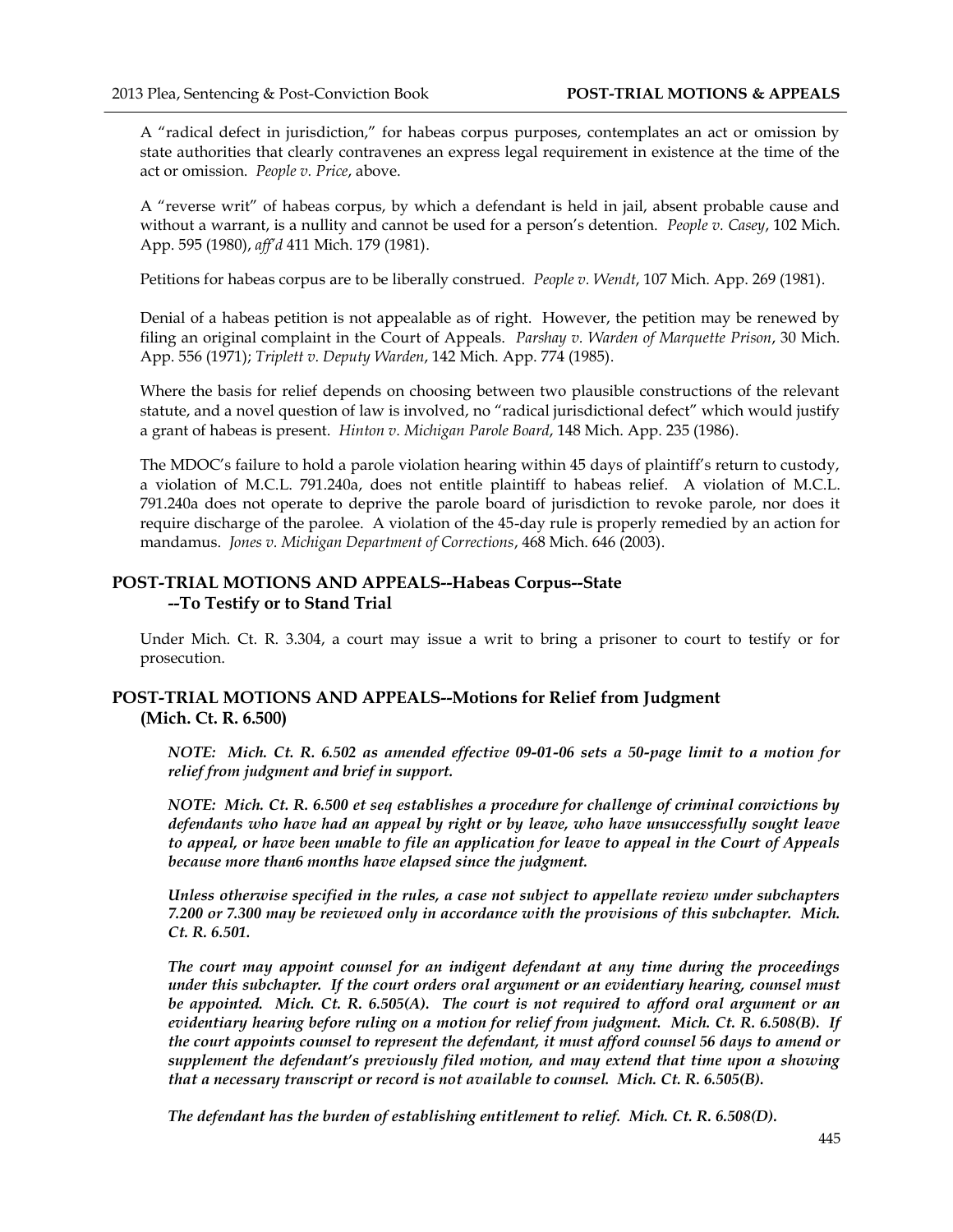*Appeals from decisions under this subchapter are by application for leave to appeal to the Court of Appeals under Mich. Ct. R. 7.205.*

*Mich. Ct. R. 6.502(G) limits criminal defendants to filing one motion for relief from judgment with respect to a conviction, except where the motion is based on retroactive change in the law or newly discovered evidence.*

*Mich. Ct. R. 6.509(A) states that the 6-month time limit for filing an application for leave to appeal to the Court of Appeals runs from the date of decision under this subchapter.*

*Mich. Ct. R. 6.429(C) precludes a party from challenging on appeal the accuracy of the presentence report or the scoring of the sentencing guidelines unless the party has raised the issue at or before sentencing, in a timely motion for resentencing, or a proper motion for remand or demonstrates that the challenge was brought as soon as the inaccuracy could reasonably have been discovered. Any other challenge may be brought only by motion for relief from judgment under subchapter 6.500.*

The trial court erred in concluding that the defendant received the effective assistance of trial counsel. Counsel was ineffective for failing to specifically request staff activity logs before trial, as those logs supported the defendant's claim that he did not have as many individual counseling sessions with the complainants as they alleged. Trial counsel was also ineffective for failing to effectively crossexamine the sole complainant whose testimony resulted in the defendant's convictions. Counsel failed to point out any of the inconsistencies in that complainant's trial testimony, and also failed to develop the point that her trial testimony was inconsistent in some respects with her preliminary examination testimony and with her initial statement to the police. Because the defendant's former appellate counsel was ineffective for failing to raise these issues on the defendant's direct appeal, and the defendant was prejudiced thereby, he has met the burden of establishing entitlement to relief under MCR 6.508(D). *People v. Brown*, 491 Mich. 914 (2012).

The defendant's successive motion for relief from judgment was barred by Mich. Ct. R. 6.502(G). The only two exceptions are a retroactive change in the law that occurred after the first motion or new evidence that was not discovered before the first motion. Assuming there is an "actual innocence" exception rooted in the constitution, the defendant must make a requisite gateway showing of actual innocence, that "it is more likely than not that no reasonable juror would have found [defendant] guilty beyond a reasonable doubt." The trial court's finding that the defendant "would have had a reasonably likely chance of acquittal" and that there was a "significant possibility" that the defendant is innocent," does not equate with the "actual innocence" standard. *People v. Swain*, 288 Mich. App. 609 (2010).

The "good cause" and "actual prejudice" requirements of Mich. Ct. R. 6.508(D)(3) do not provide an additional exception to the rule prohibiting successive motions for relief from judgment, in addition to the two exceptions contained in that latter rule, Mich. Ct. R. 6.502(G)(2). *People v. Swain*, *supra*.

The standards for determining whether a defendant is entitled to relief in Mich. Ct. R. 6.508(D) apply retroactively to those convictions and appeals concluded prior to the 10-01-89 effective date of the rule. Retroactive application of this procedural rule does not violate due process or the Ex Post Facto Clause where, prior to its promulgation, a criminal defendant had no vested right in the procedures for bringing a delayed challenge to his conviction. *People v. Jackson*, 465 Mich. 390 (2001).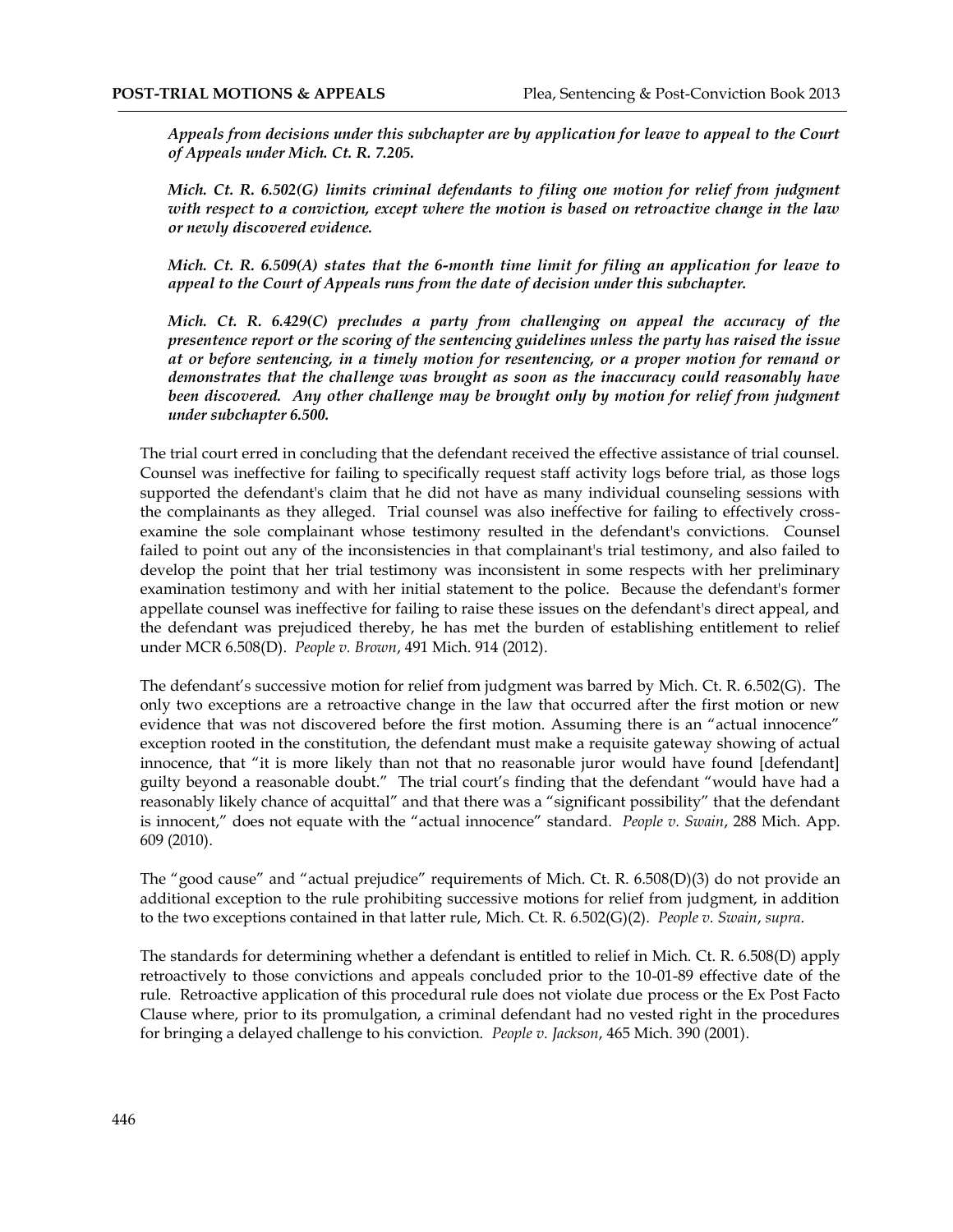Effective 08-01-95, a criminal defendant may file one motion for relief from judgment from a conviction under Mich. Ct. R.  $6.502(G)(1)$  even where he has filed one or more such motions prior to the rule's effective date. *Ambrose v. Recorder's Court Judge*, 459 Mich. 884 (1999).

A defendant filing a successive motion for relief from judgment must demonstrate good cause for failing to raise the issue on appeal and in his prior motions for relief from judgment. The fact that the defendant filed his prior motions for relief from judgment in *pro per* does not relieve him of the good cause requirement as there is no exception for defendants who have chosen to represent themselves previously. *People v. Clark*, 274 Mich. App. 248 (2007).

In a *habeas corpus* action brought under 28 U.S.C. §2254, the petitioner did not show good cause for his failure to raise a claim of ineffective assistance of counsel in his direct appeal, particularly considered that he filed two supplemental briefs in *pro per* and offered no explanation for his own failure to raise a claim of ineffective assistance of counsel at the same time. *Rockwell v. Palmer*, 559 F.Supp.2d. 817 (W.D. Mich. 2008).

The trial court erred in denying the motion for relief from judgment and the defendant is entitled to withdraw his guilty plea to child enticement because his attorney failed to inform him that he would be required to register as a sex offender. Based on the reasoning of the U.S. Supreme Court decision in *Padilla v. Kentucky*, 130 S.Ct. 1473 (2010), similar to the risk of deportation, sex offender registration is, because of its close connection to the criminal process, difficult to classify as either a direct or a collateral consequence and this distinction is "ill suited to evaluate a Strickland claim." Like deportation, sex offender registration is not a criminal sanction, but it is a particularly severe penalty. Therefore, defense counsel must advise a defendant that registration as a sex offender is a consequence of a guilty plea. Failure to so advise defendant rendered his plea involuntary and prejudiced him, as he would not have pled guilty had he known he would be required to register as a sex offender. *People v. Fonville,* \_\_\_ Mich. App. \_\_\_ (2011)(#294554, 01-25-11).

## *CAUTION: Padilla, supra, itself has been found not to be retroactive. Chaidez v. U.S., \_\_ U.S. \_\_\_; 133 S.Ct 1103 (02-20-13).*

The defendant is entitled to relief from judgment where he was sentenced to consecutive terms of imprisonment for felony-firearm and reckless use of a firearm causing death, but consecutive sentencing was not authorized. The sentence is invalid, which constitutes "actual prejudice" pursuant to Mich. Ct. R. 6.508, and the failure to appellate counsel to raise this plain error on direct appeal was ineffective and substantiates good cause. *People v. Harrison*, unpublished opinion of 09- 16-08 (Court of Appeals #279123).

The defendant has established good cause and prejudice entitling him to relief from his sentence pursuant to Mich. Ct. R. 6.508(D) where the sentencing guidelines provided for an intermediate sanction and the court imposed a prison sentence without articulating substantial and compelling reasons for the sentence departure, which renders the sentence imposed invalid. *People v. Hurley,* 475 Mich. 858 (2006).

For purposes of a motion for relief from judgment, a trial court's failure to comply with the procedural mandates in Mich. Ct. R. 6.402(B) concerning waiver of a jury trial does not warrant automatic reversal in the absence of a showing of prejudice. To establish actual prejudice defendant was required to prove that the waiver was not understandingly nor voluntarily made, not merely that the court failed to comply with the court rule. *People v. Mosly*, 259 Mich. App. 90 (2003).

An appellate court reviewing a trial court's decision granting a motion for relief from judgment reviews the trial court's findings of fact for clear error and then reviews its ultimate decision for an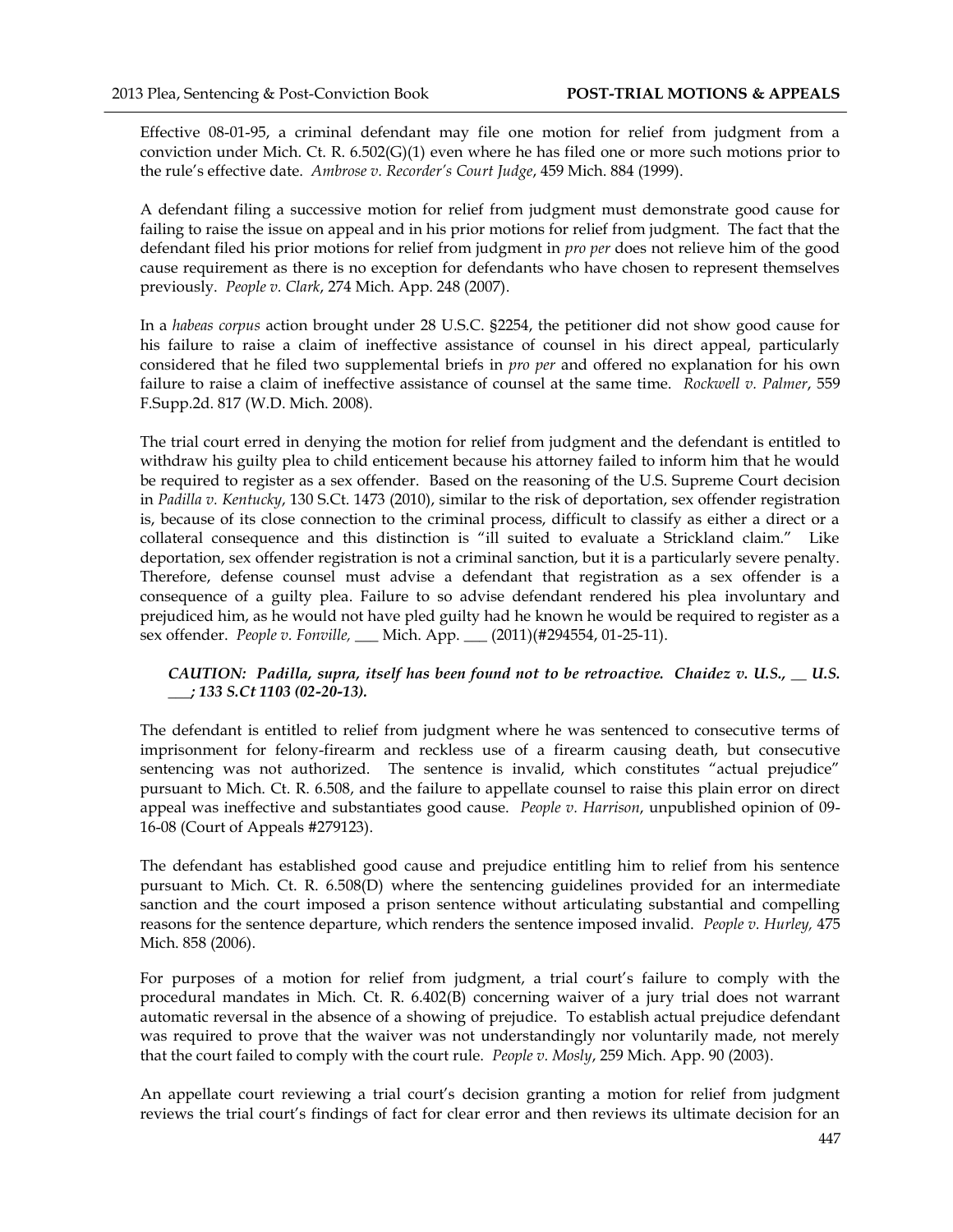abuse of discretion. The trial court clearly erred in determining that there was a substantial likelihood that defendant was suffering from a psychiatric disorder at the time of trial where there was no direct evidence to support the decision and the opinion testimony of defendant's experts was "at best speculative." The trial court abused its discretion in granting the motion for relief from judgment where an unprejudiced person considering the facts on which the trial court relied would find no justification or excuse for the ruling. *People v. McSwain*, 259 Mich. App. 654 (2003).

A trial court may not avoid the plain language of Mich. Ct. R. 6.508(D) by labeling a 6.500 motion "collateral." Vacating the lower court's denial of relief, the Supreme Court remanded for consideration on the merits. *People v. Edwards*, 465 Mich. 961 (2002).

A defendant has no constitutional right to appointed counsel in filing a motion for relief from judgment under Mich. Ct. R. 6.500 and thus cannot claim that counsel's failure to timely file an application for leave to appeal from the denial of such a motion denied him the constitutional right to the effective assistance of counsel. *People v. David Walters*, 463 Mich. 717 (2001).

A majority of the court agreed that effective assistance of appellate counsel does not require counsel to raise every arguable meritorious issue on appeal, but failed to agree on the interpretation of the "good cause and prejudice" standard of Mich. Ct. R. 6.508. Defendant, whose conviction had been affirmed on direct appeal, claimed in his post-conviction motion that appellate counsel's failure to raise the issue of trial counsel's ineffectiveness was itself ineffective assistance that constituted "good cause" for defendant's failure to raise the issue on direct appeal. *People v. Reed*, 449 Mich. 375 (1995).

The trial court was without authority to fine defendant, an inmate proceeding in pro per, for filing an allegedly frivolous motion for relief from judgment after denial of his motion for a hearing on ineffective assistance of counsel and his motion for reconsideration of the denial. Mich. Ct. R. 2.114 (E) and (F), as amended April 1, 1991, clarify that a court cannot assess punitive damages against the signer of legal pleadings. *People v. Herrera (On Remand),* 204 Mich. App. 333 (1994). *Compare*, *Wells v. Department of Corrections*, *et al*, 447 Mich. 415 (1994), where the Michigan Supreme Court held that while it is proper to waive fees and costs to allow an indigent plaintiff to litigate a dispute, that party must bear any resulting adverse judgment, together with appropriate taxed costs under Mich. Ct. R. 2.625, if she or he does not prevail.

A defendant alleging a violation of the right to counsel in a prior conviction, now being used for repeat offender sentencing purposes, satisfies the "good cause" and "actual prejudice" requirement of Mich. Ct. R. 6.508(D)(3), as a violation of the right to counsel is a jurisdictional defect. *People v. Carpentier*, 446 Mich. 19 (1994).

Where defendant's appeal of right was resolved by an opinion which did not remand or leave open any issues for resolution on remand, defendant's subsequent motions for new trial on claims of ineffective assistance of counsel were reviewable only as a motion for relief from judgment, Mich. Ct. R. 6.501, and not as continuations of the appeal of right. As defendant could appeal denial of the motions by leave only, he was not entitled to appointed counsel. However, since the trial court appointed counsel to handle a hearing on the ineffective assistance claim, the order of appointment authorized, but did not require, that attorney to represent defendant on an application for leave to the Court of Appeals. Mich. Ct. R. 6.509(B). *People v. Kincade (On Remand),* 206 Mich. App. 477 (1994).

After an unsuccessful appeal of right, defendant filed a motion for relief from judgment, which the trial court granted on all three counts, finding an instructional error as to one of the charges. Since the motion claimed errors which could have been raised in defendant's appeal of right, but were not, he failed to show good cause why he had not raised the issues earlier and that actual prejudice resulted from the errors; thus, the motion was improperly granted. *People v. Brown*, 196 Mich. App. 153 (1992).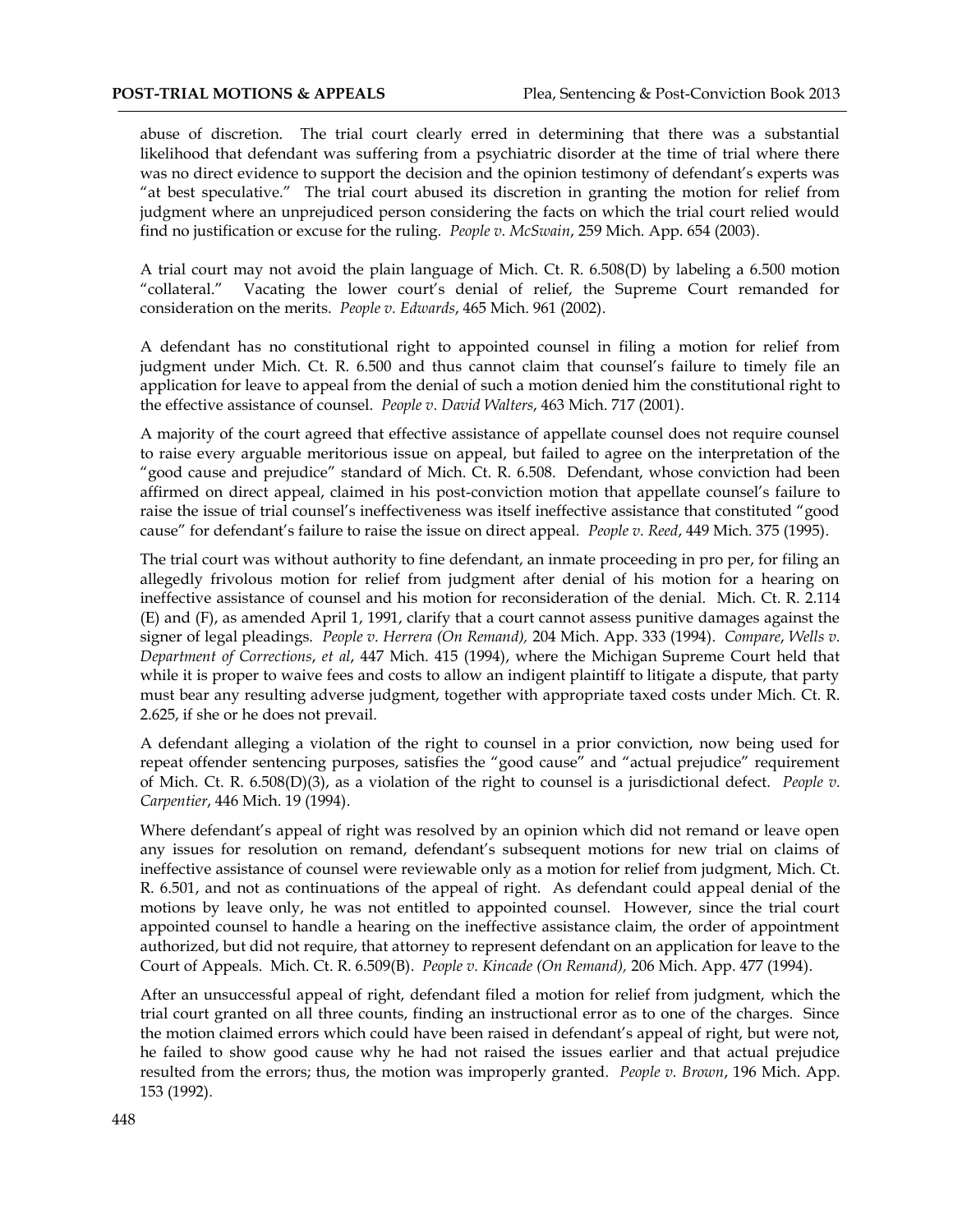Where defendant absconded on appeal bond, resulting in a no-progress dismissal for his appeal of right, he could not subsequently withdraw his no contest plea on the basis of an allegedly illusory plea agreement, since he failed to demonstrate either good cause for failing to raise the issue earlier or actual prejudice from the alleged error. Mich. Ct. R. 6.508(D)(3), *People v. Watroba*, 193 Mich. App. 124 (1992).

Because the statutory sentencing guidelines apply in a case of first-degree criminal sexual conduct where the defendant was also subject to a mandatory minimum sentence of 5 years as a second sexual offender, the trial court erred in not using the guidelines in determining the minimum sentence. The failure of appellate counsel to raise the claim on direct appeal may satisfy the good cause requirement of Mich. Ct. R. 6.500 *et seq*, and imposition of an invalid sentence can satisfy the actual prejudice requirement. The record is unclear whether the actual sentence imposed is a departure from the guidelines or within the guidelines. If it is a departure, then the defendant has established good cause and prejudice and the trial court erred in denying his motion for relief from judgment. On remand, the trial court shall make that determination and resentence the defendant if the sentence constitutes a departure. *People v. Walton*, unpublished opinion of 06-03-08 (Court of Appeals #276161).

The trial court abused its discretion in denying the defendant's motion for relief from judgment where the record reflected that he was sentenced without every having pled guilty to violating probation which is a jurisdictional defect because the trial court exceeded its authority as a matter of jurisdiction, and the defendant is therefore not required to demonstrate good cause. *People v. Chambers*, unpublished opinion of 02-26-08 (Court of Appeals #274249).

## **POST-TRIAL MOTIONS AND APPEALS--New Trial**

*NOTE: M.C.L. 770.16 provides for post-conviction DNA testing for a prisoner convicted at trial prior to the Act's effective date of January 08, 2001. A prisoner's petition for DNA testing and a new trial must be filed in the sentencing court by January 1, 2012. The Act requires investigating*  law enforcement agencies to preserve any identified biological material for which a petition *could be filed under the Act.* 

*The court must order DNA testing if the defendant presents prima proof that the biological evidence is material to the identity of the perpetrator of the crime and the defendant establishes by clear and convincing evidence that;*

■ *a sample of biological evidence is available for testing, and* 

 *the sample was not previously tested for DNA or if it was, that it will be subject to a test not available when the defendant was convicted, and* 

■ that the defendant's identity as the perpetrator was in issue at trial.

*If the court grants the petition for testing, the biological material must be subjected to testing by a laboratory approved by the court. If the defendant is found to be indigent, the State bears the cost of DNA testing. The court must deny the motion for new trial if test results are inconclusive or show that defendant is the source of the biological material.*

*If test results show that defendant is not the source of the biological material, the court is required to appoint counsel pursuant to Mich. Ct. R. 6.505(A) and hold a hearing to determine by clear and convincing evidence all of the following;*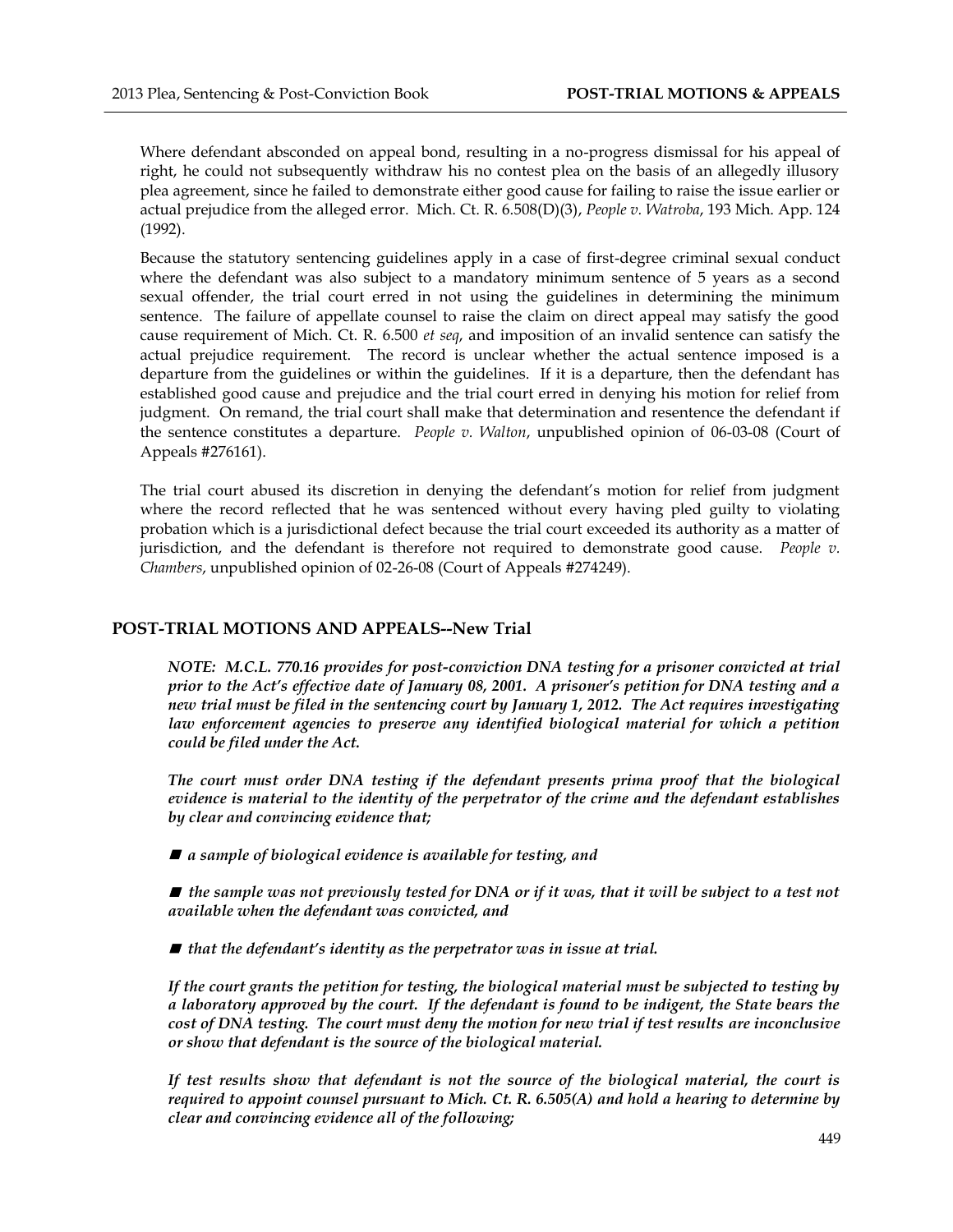outcome, and instead found that "the district court erred when it construed Petitioner's letter as a Rule 60(b) motion and denied it. Rather than bar Petitioner from all federal habeas review despite his timely filings, the district court should have construed the letter as a re-filed habeas petition," and should have permitted the consideration of all exhausted claims.

#### **iv) Tolling the Clock with a 6.500 Motion**

Subsection 28 U.S.C. 2244(d)(2) provides that the "time during which a properly filed application for state post-conviction or other collateral review with respect to the pertinent judgment or claim is pending shall not be counted toward any period of limitation under this subsection." In Michigan, this means that a properly-filed 6.500 motion will stop the habeas clock from running. For any attorney planning to file a habeas petition after exhausting a 6.500 motion, there are five critical points to remember.

**First**, filing a 6.500 motion will **stop** the one-year clock, but will not **reset** it. Unfortunately, many prisoners and some attorneys have misread subsection (d)(2) as providing one year to file the petition after the final denial of a state postconviction appeal. The filing of a 6.500 motion will stop the clock, and it will remain stopped as long as the 6.500 motion is pending in the Michigan courts, but the clock will begin to run again as soon as the motion is finally denied. *See Allen v. Yukins, 366 F.3d. 396 (6<sup>th</sup> Cir. 2004).* 

To take a concrete example, assume that a prisoner filed a 6.500 motion in the trial court eight months after the conclusion of his direct review (which occurred, as discussed above, 90 days after the Michigan Supreme Court denies his appeal if he does not file a certiorari petition). His one-year habeas clock will remain stopped at eight months while the trial court, the Michigan Court of Appeals, and the Michigan Supreme Court consider the 6.500 motion. That habeas clock will begin running again the day that the Michigan Supreme Court finally denies the 6.500 motion. (A motion for rehearing from the Michigan Supreme Court decision will toll the time for filing the habeas petition. *Sherwood v. Prelesnik*, 579 F.3d. 581 (6th Cir. 2009)). The Sixth Circuit had held in *Abela v. Martin*, 348 F.3d. 164 (6<sup>th</sup> Cir. 2003), that the prisoner would have an extra 90 days after the denial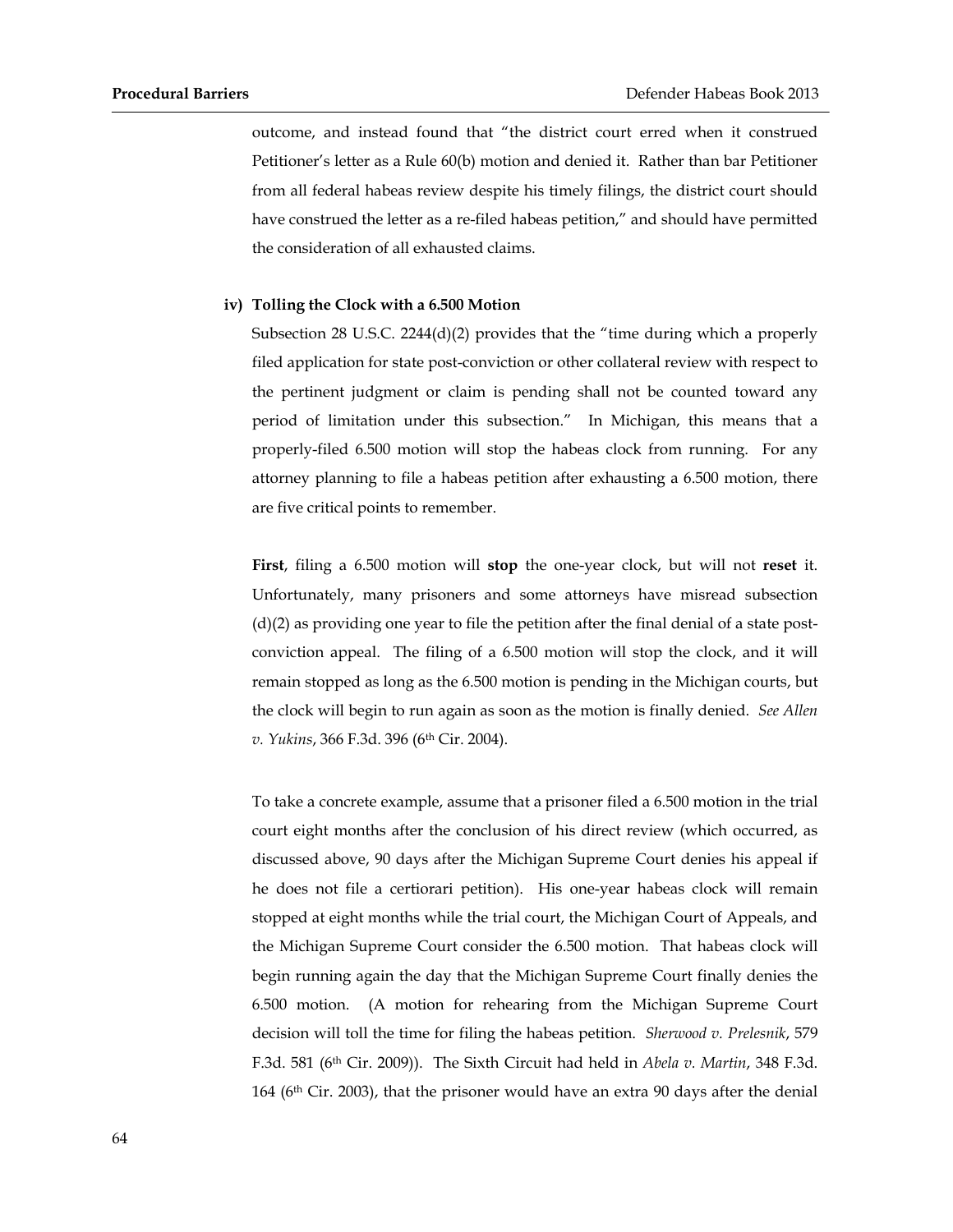of the 6.500 motion before the clock would start running again, but the Supreme Court rejected that view in *Lawrence v. Florida*, 127 S. Ct. 1079 (2007). In *Lawrence*, the Court held that the habeas clock immediately begins running after the state supreme court denies a post-conviction motion, even if the prisoner files a certiorari petition from that denial.

*NOTE: The Sixth Circuit found equitable tolling was warranted where a petitioner had timely filed a petition under the terms of Abela prior to the decision in Lawrence. Henderson v. Luoma, 6th Cir. Docket No. 05-2542 (Nov. 26, 2008); see also Sherwood, supra (same). Equitable tolling is discussed in section 2-2-a(v), infra.* 

In other words, if the prisoner wishes to file a certiorari petition to challenge the Michigan courts' decision on his or her 6.500 motion, he or she cannot wait for the Supreme Court's decision on that certiorari petition to also file a habeas petition, even if the habeas and certiorari petitions will raise the exact same issue. The oneyear habeas clock, which was stopped when the 6.500 motion was filed in the trial court, begins running again the day the Michigan Supreme court denies the motion, and *Lawrence* confirms that filing a certiorari petition will not stop it again.

**Second**, a 6.500 motion will toll the clock even if it only involves issues that will not be raised in the future habeas petition. *Cowherd v. Million*, 380 F.3d. 909 (6th Cir. 2004) (en banc). Therefore, a petitioner who may have strong state-law grounds for relief is not forced to file a habeas corpus petition before exhausting those state-law grounds for relief in a 6.500 motion. Instead, the petitioner can now file a 6.500 motion on any grounds relating to the original judgment of conviction and sentence, and the habeas clock will remain tolled as long as the 6.500 motion is pending in state court.

**Third**, a 6.500 motion tolls the clock only when it is "properly filed." Fortunately, the United States Supreme Court has given a broad interpretation to that term:

An application is "properly filed" when its delivery and acceptance are in compliance with the applicable laws and rules governing filings. These usually prescribe, for example, the form of the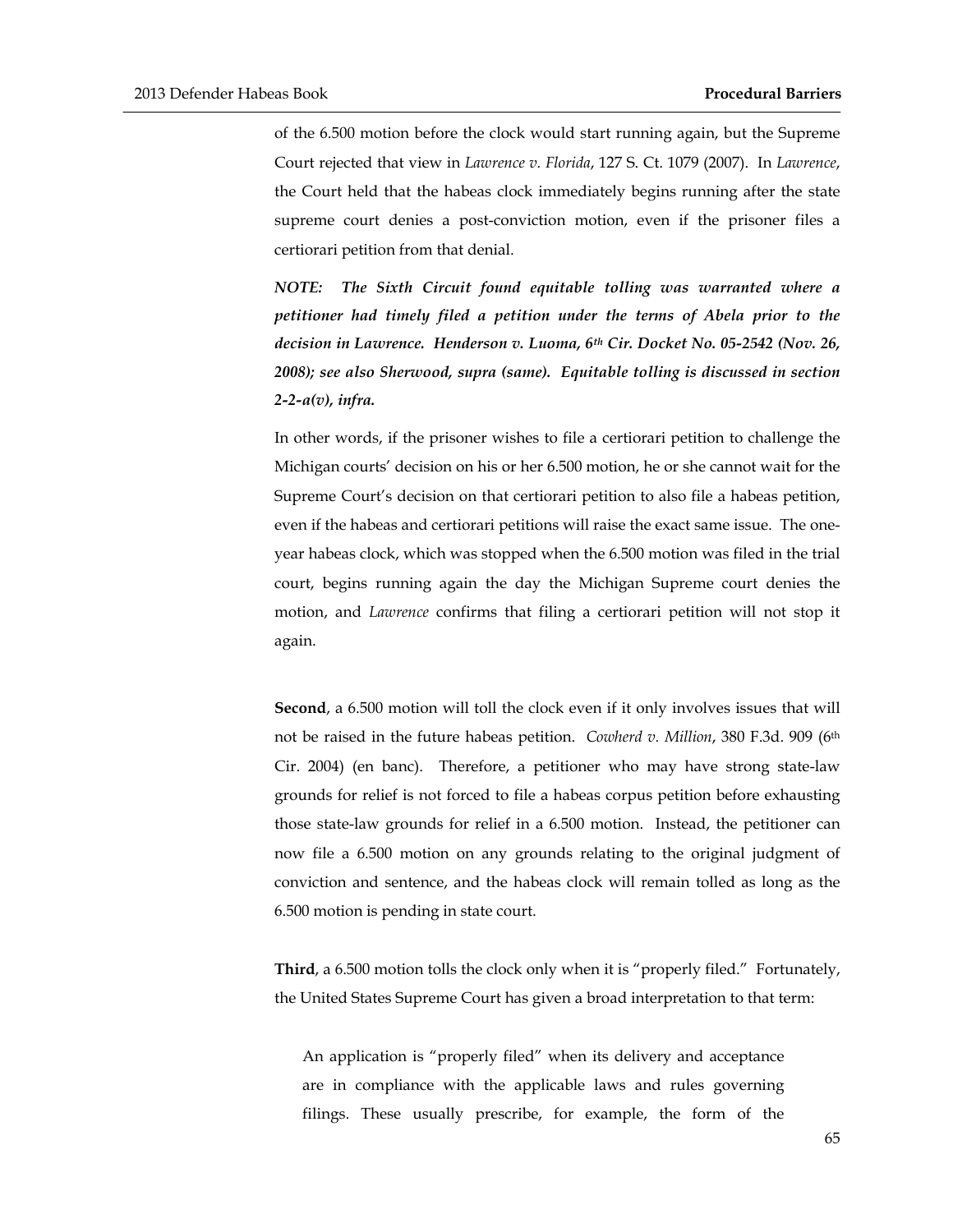document, the time limits upon its delivery, the court and office in which it must be lodged, and the requisite filing fee . . . . But in common usage, the question whether an application has been "properly filed" is quite separate from the question whether the claims contained in the application are meritorious and free of procedural bar.

*Artuz v. Bennett,* 531 U.S. 4 (2000). After *Artuz*, a 6.500 motion will be deemed not "properly filed" only if it is sent to the wrong court, is untimely, or is so defective on its face that the clerk will not file it. In such situations, the attempted filing of the 6.500 motion will not stop the habeas clock. The clock will be stopped, of course, when the defects are cured and the motion is successfully filed.

Of the defects that would render a 6.500 motion not "properly filed" after *Artuz*, the most troublesome is timeliness. For example, a finding that the state postconviction motion for relief from judgment was not properly filed due to untimeliness will not toll the statute of limitations for the habeas clock. This is true even if the untimeliness is not a jurisdictional basis for the dismissal in the state court. *Allen v. Siebert*, 552 U.S. 3 (2007). In *Pace v. DiGuglielmo*, 544 U.S. 408 (2005), the Court held that the habeas clock was not tolled during the pendency of a state post-conviction motion that the state appellate court eventually determined was untimely even though it took the state courts nearly two years to reach that conclusion. In other words, it is not enough that a clerk accepts a 6.500 motion for filing; if the state courts eventually determine that the 6.500 motion is untimely, the habeas clock was never stopped. In *Pace*, that meant that the petitioner could not file a habeas petition because his entire habeas clock had expired by the time the state appellate court concluded that his state postconviction motion was untimely.

A second Michigan 6.500 motion also would not generally be "properly filed," since Michigan law allows the filing of only one 6.500 motion in the absence of certain circumstances. In *Williams v. Birkett*, 670 F.3d. 729 (6th Cir. 2012), the court found that because a second 6.500 motion "cannot even be initiated or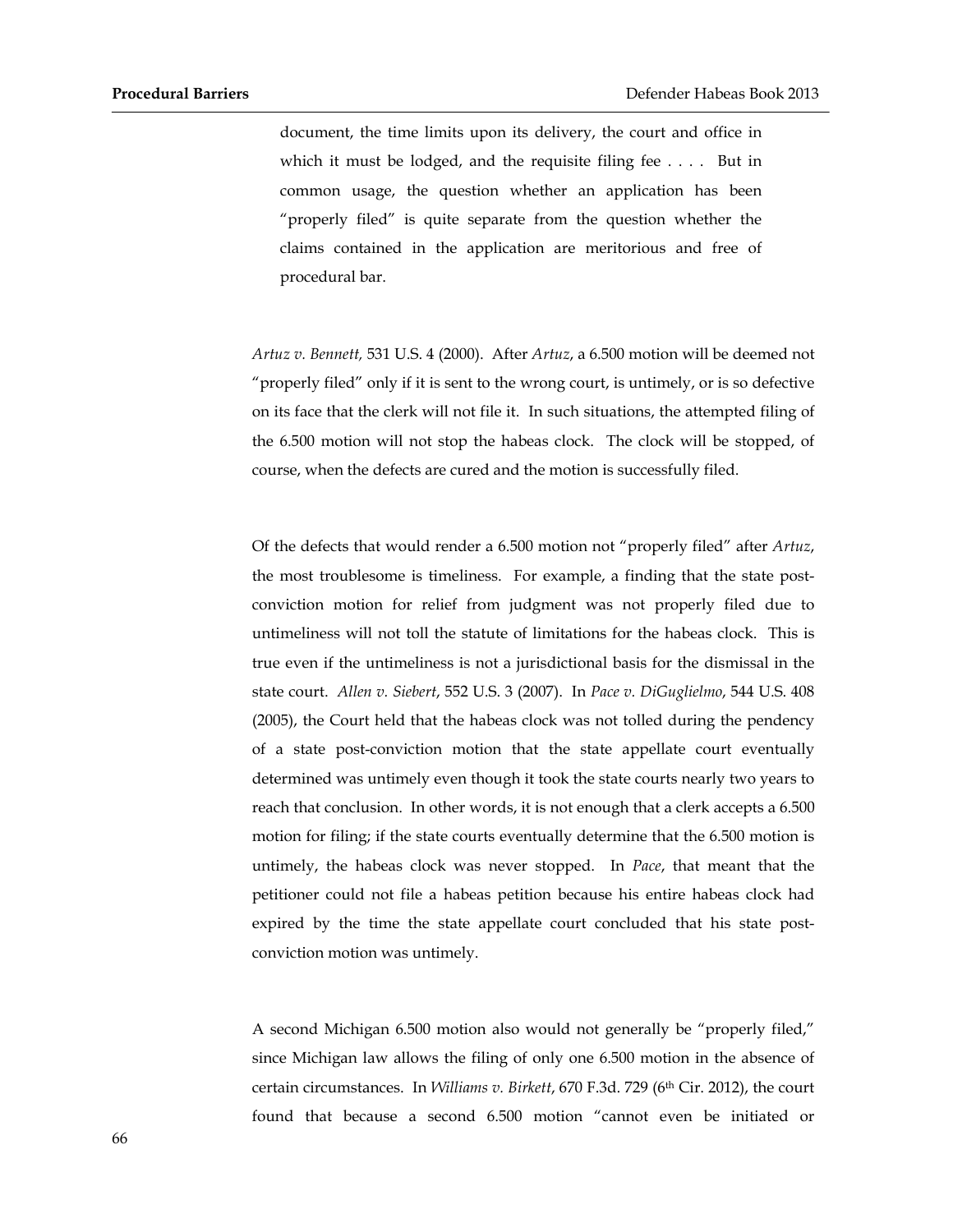considered" by the Michigan courts, this situation is controlled by *Pace* rather than *Artuz*. (The court remanded for a finding on equitable tolling, and the district court later found that equitable tolling was appropriate because the petitioner suffered from learning disabilities misunderstood the state postconviction review process. 895 F. Supp. 2d 864 (E.D. Mich. 2012)).

The Court in *Pace* did suggest a course of action that a petitioner might follow to avoid such a harsh result. A petitioner who wishes to file a state post-conviction motion that might ultimately be ruled untimely could protect himself by filing a "protective" habeas petition in federal district court and then asking the federal court to "stay and abey" the habeas petition while the state post-conviction motion proceeds. *See also Rhines v. Weber*, 544 U.S. 269 (2005) (describing when such relief is appropriate).

Filing such a "protective" habeas petition in federal court might be a very good idea before proceeding with a 6.500 motion because the petitioner is almost entirely at the mercy of the state court as to whether the 6.500 motion is timely or otherwise "properly filed." In deciding whether a 6.500 motion was "properly filed," the federal courts will generally defer to the state court's determination that the motion was or not properly filed. *See Vroman v. Brigano*, 346 F.3d. 598 (6<sup>th</sup>) Cir. 2003) (refusing to review Ohio court's conclusion that state post-conviction motion was untimely); but see Walker v. Smith, 360 F.3d. 561 (6<sup>th</sup> Cir. 2004) (concluding 6.500 motion must have been properly filed despite absence of docket entry indicating filing, since state court actually decided motion).

**Fourth**, only a 6.500 motion or other *state* collateral relief proceeding will stop the habeas clock. Collateral review is defined as "judicial reexamination of a judgment or claim in a proceeding outside of the direct review process." *Wall v. Kholi*, 562 U.S. \_\_\_; 131 S. Ct. 1278 (2011). For example, a post-conviction motion to reduce a sentence will toll the time for filing a habeas petition. *Id*.

A prior federal habeas petition, however, will not toll the time. *Duncan v. Walker*, 533 U.S. 167 (2001). Thus, if a prisoner filed a federal habeas petition which was later dismissed for failure to exhaust a claim in state court, the time the habeas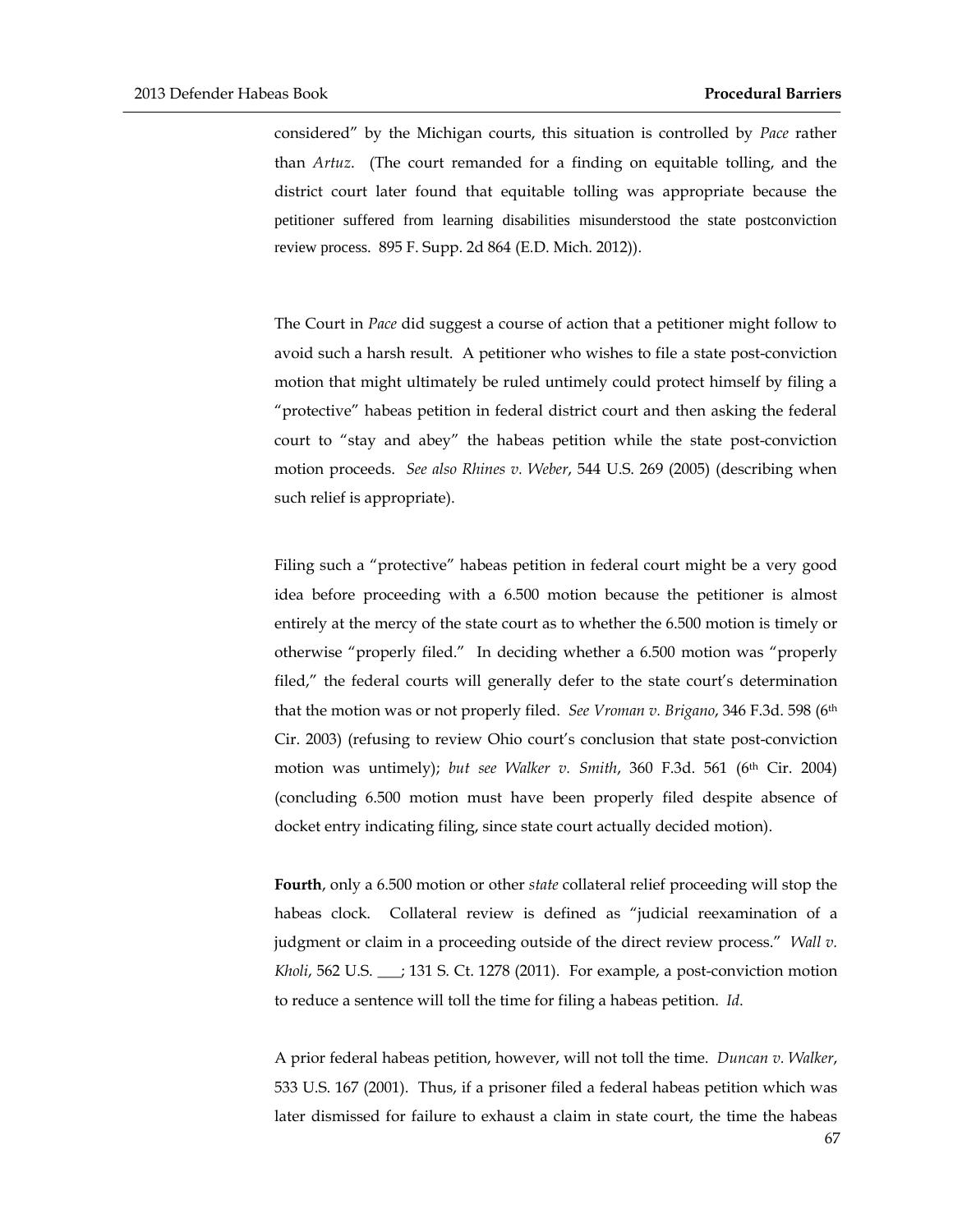petition was pending in federal court *will count* against the prisoner's one-year clock. *See Palmer v. Carlton*, 276 F.3d. 777 (6th Cir. 2002); *Griffin v. Rogers*, 308 F.3d. 647 (6th Cir. 2002).

However, the Sixth Circuit has mitigated the harshness of this rule by recognizing that "equitable tolling" may be appropriate under these circumstances. In *Palmer* and *Griffin*, the court held that a district court should apply equitable tolling to accept a habeas petition that would have been timely but for the time lost while an earlier unexhausted petition was pending in federal court before dismissal, but only if the petitioner either: (1) re-filed the petition with the unexhausted claims omitted within 30 days of the dismissal; or (2) filed a state post-conviction motion on the unexhausted claims within 30 days of the dismissal and re-filed the petition in federal court within 30 days of the denial of state post-conviction relief on the unexhausted claims.

*Griffin* and *Palmer* give hope to petitioners whose habeas clocks expired while their unexhausted petitions were pending in federal court. However, those cases make clear that such petitioners must move very quickly after the dismissal to either exhaust the unexhausted claims or re-file the petition without the unexhausted claims.

**Fifth**, the habeas clock will remain tolled as long as the defendant is pursuing his or her post-conviction motion through the state courts. In *Carey v. Saffold*, 536 U.S. 214 (2002), the Court held that the habeas clock remained tolled during the time gaps between a lower state court's denial of the defendant's post-conviction motion and his timely filing of an appeal to the next highest state court. The Sixth Circuit applied *Carey* to the Michigan post-conviction system in *Matthews v. Abramajtys*, 319 F.3d. 780 (6th Cir. 2003), and held that the gap between the trial court's denial of the defendant's 6.500 motion and his filing of an application for leave to appeal to the Michigan Court of Appeals did not count against his oneyear habeas clock. *See also Spytma v. Howes*, 313 F.3d. 363 (6th Cir. 2002).

A few lessons emerge from these rules. First, if it is necessary to file a 6.500 motion in order to exhaust a federal issue, the motion should be filed as soon as possible after the conclusion of direct review. If, for example, a prisoner waits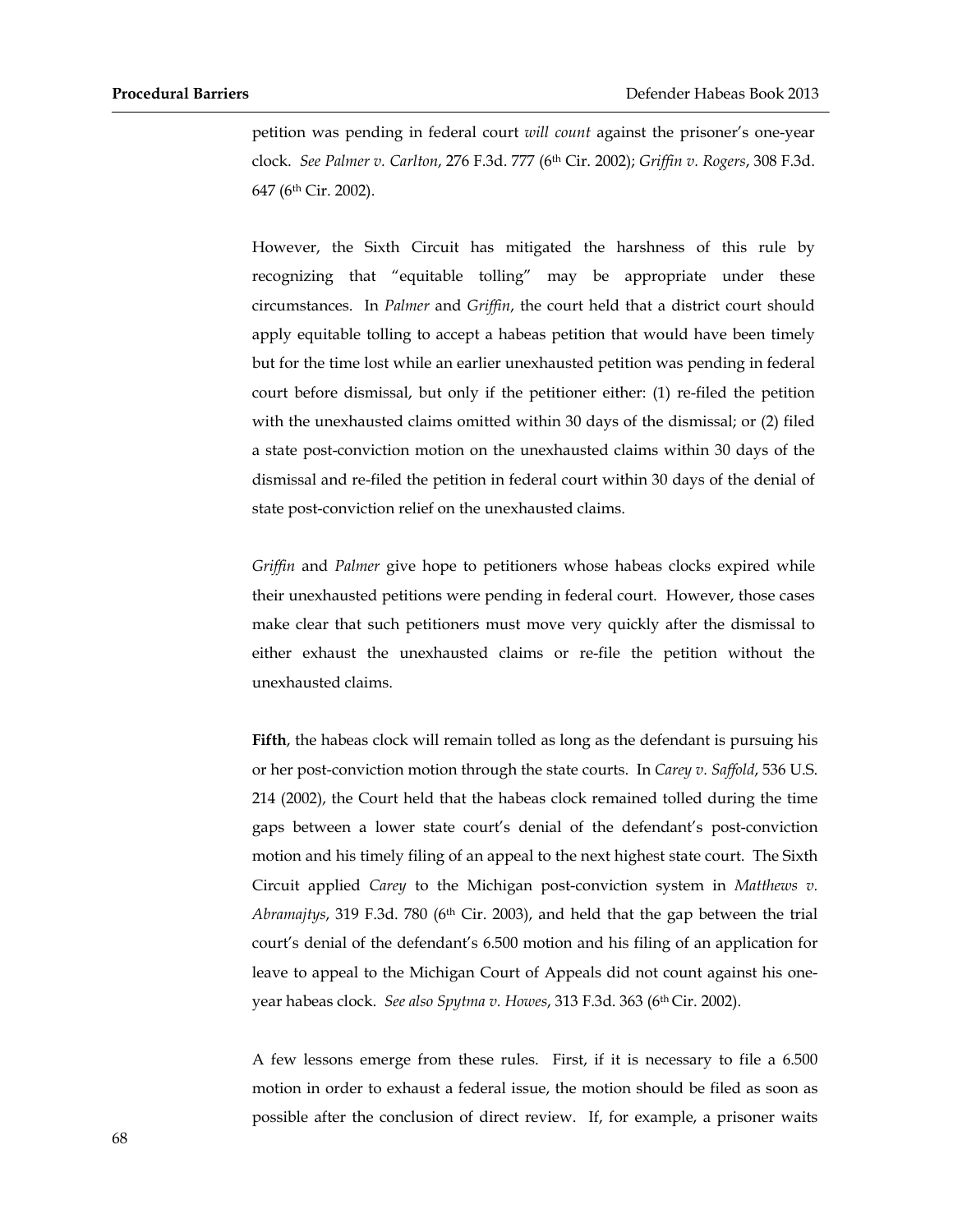eleven months from the conclusion of direct review before filing a 6.500 motion in the trial court, the habeas petition will have to be written and filed within one month of the Michigan Supreme Court's denial of the 6.500 motion. Even worse, if such a 6.500 motion is fatally defective or untimely, the one-year habeas clock may expire completely before a corrected motion can be filed or even before the untimely motion is dismissed. Second, if a prisoner does file a 6.500 motion within the one-year habeas period, it is critical that he or she keep track of the 6.500 motion's progress through the Michigan courts, timely appeal all the way to the Michigan Supreme Court, and recognize that the habeas clock will start running again the day the Michigan Supreme Court denies relief. Third, the habeas petition itself should be filed as soon as practicable during the one-year period so that if the petition is dismissed for lack of exhaustion or another defect, it may still be possible to refile within the one-year limit.

#### **v) Equitable Tolling**

If the habeas petition is untimely, the petitioner may argue that it should nevertheless be considered under the doctrine of "equitable tolling."

Because the AEDPA statute of limitations is not jurisdictional, *Day v. McDonough*, 547 U.S. 198 (2006), the Supreme Court has explicitly held that it allows for equitable tolling in appropriate circumstances. *Holland v. Florida*, 560 U.S. 631 (2010).

Also because the statute of limitations is not jurisdictional, it is not "an inflexible rule requiring dismissal whenever" its "clock has run," and can be waived by the state. *Day, supra*. Even though it can be waived by the state, it need not be in order for a district court to dismiss an untimely petition on its own initiative. Federal courts are "permitted, but not obliged, to consider, sua sponte, the timeliness of a state prisoner's habeas petition," such as where a state has miscalculated the statute. *Id*. But a federal court may only do so where the state *forfeits* the argument (i.e., fails to raise it); the federal court cannot dismiss an untimely petition where the state has *acknowledged* the untimeliness and indicated its desire to knowingly *waive* the issue. *Wood v. Milyard*, \_\_\_ U.S. \_\_\_; 132 S. Ct. 1826 (2012) (holding that the Tenth Circuit abused its discretion by dismissing a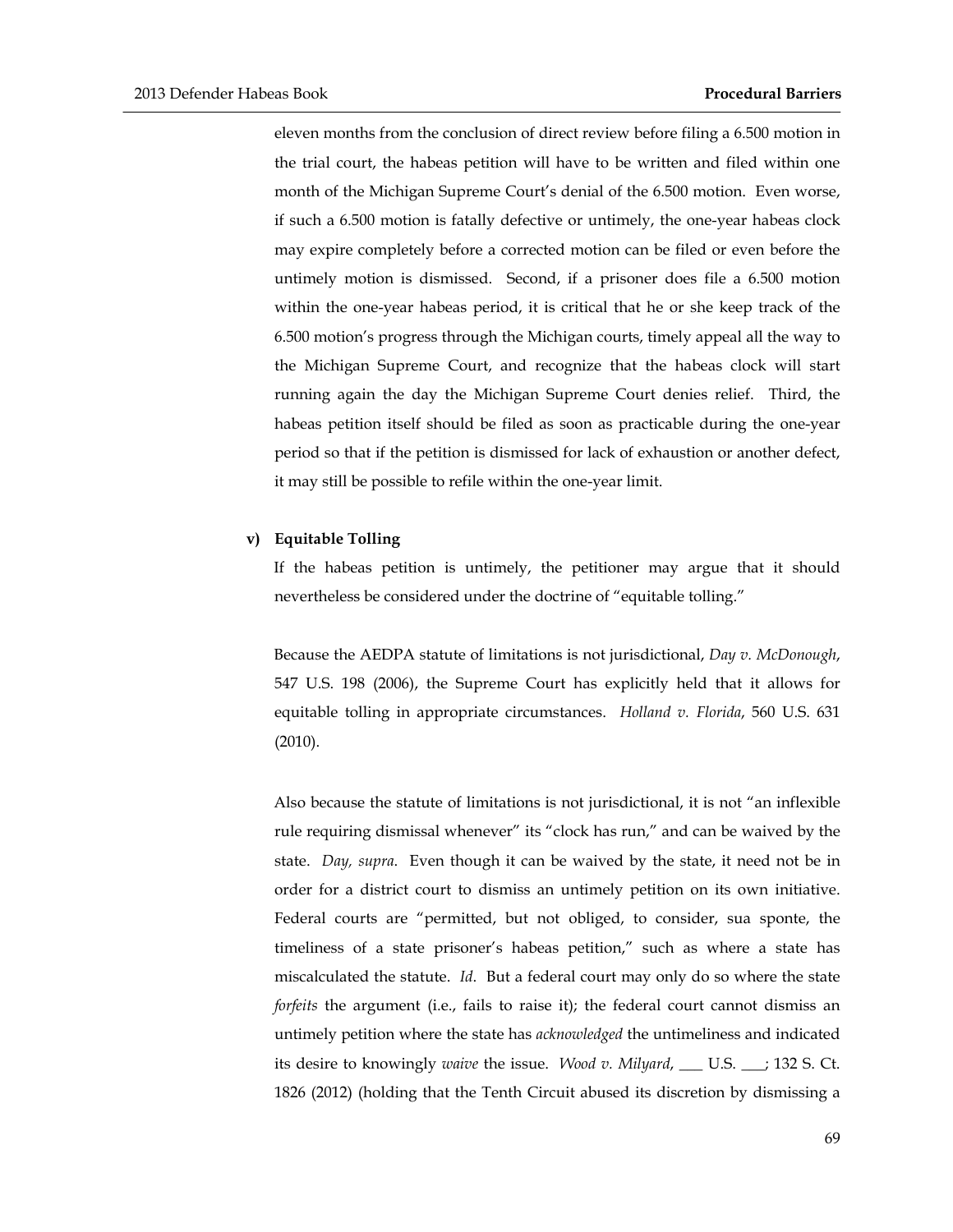While filing a motion to remand under Mich. Ct. R. 7.211(C)(1) is an alternative, such motions are often denied. However, once the 56 days have elapsed, the motion to remand becomes the only way to bring the motion for new trial before the trial court.

A claim that the verdict is against the great weight of evidence must be addressed first at the trial court level. *People v. Turner*, 62 Mich. App. 467 (1975). A judge may grant a new trial on the claim only where there exists overwhelming evidence against the verdict which will result in a miscarriage of justice, such as where a real concern exists that an innocent person has been convicted or where the testimony contradicts indisputable physical facts or law. *People v. Lemmon*, 456 Mich. 625 (1998). A sample motion is provided at the end of this chapter.

#### **(2) Motion for Relief from Judgment (Mich. Ct. R. 6.500** *et seq***)**

The "6.500 Motion" offers a procedure for post-appeal challenges of criminal convictions or sentences. This mechanism is designed for those who have exhausted an appeal of right or by leave, or who have missed filing deadlines. Because with limited exceptions only one motion for relief from judgment may be filed, such a motion should never be filed until an appeal of right or by leave has been exhausted or not taken in a timely manner. No timing deadline is specified for the filing of a motion for relief from judgment, but petitioners and counsel must take care to avoid a procedural default in any future federal court proceeding. The Anti-Terrorism and Effective Death Penalty Act of 1996 (AEDPA) requires that a federal action be filed within one year of the case being final on appeal in a state court. For guidance, practitioners should consult the *Defender Habeas Book* (CDRC, 2013).

After August 1, 1995, only one motion for relief from judgment may be filed by any defendant, subject to two exceptions set out in Mich. Ct. R.  $6.502(G)(2)$  for retroactive changes in the law and newly discovered evidence [**Note**: the courts have differentiated between "newly-discovered" evidence and "newly-available" evidence. *See People v. Terrell*, 289 Mich. App. 553 (2010) (the Court of Appeals -- in a involving belated exculpatory of a codefendant -- held, consistent with the majority of federal circuits, that "a codefendant's posttrial or postconviction testimony does not constitute newly discovered evidence sufficient to warrant a new trial when the defendant was aware of the evidence before trial").,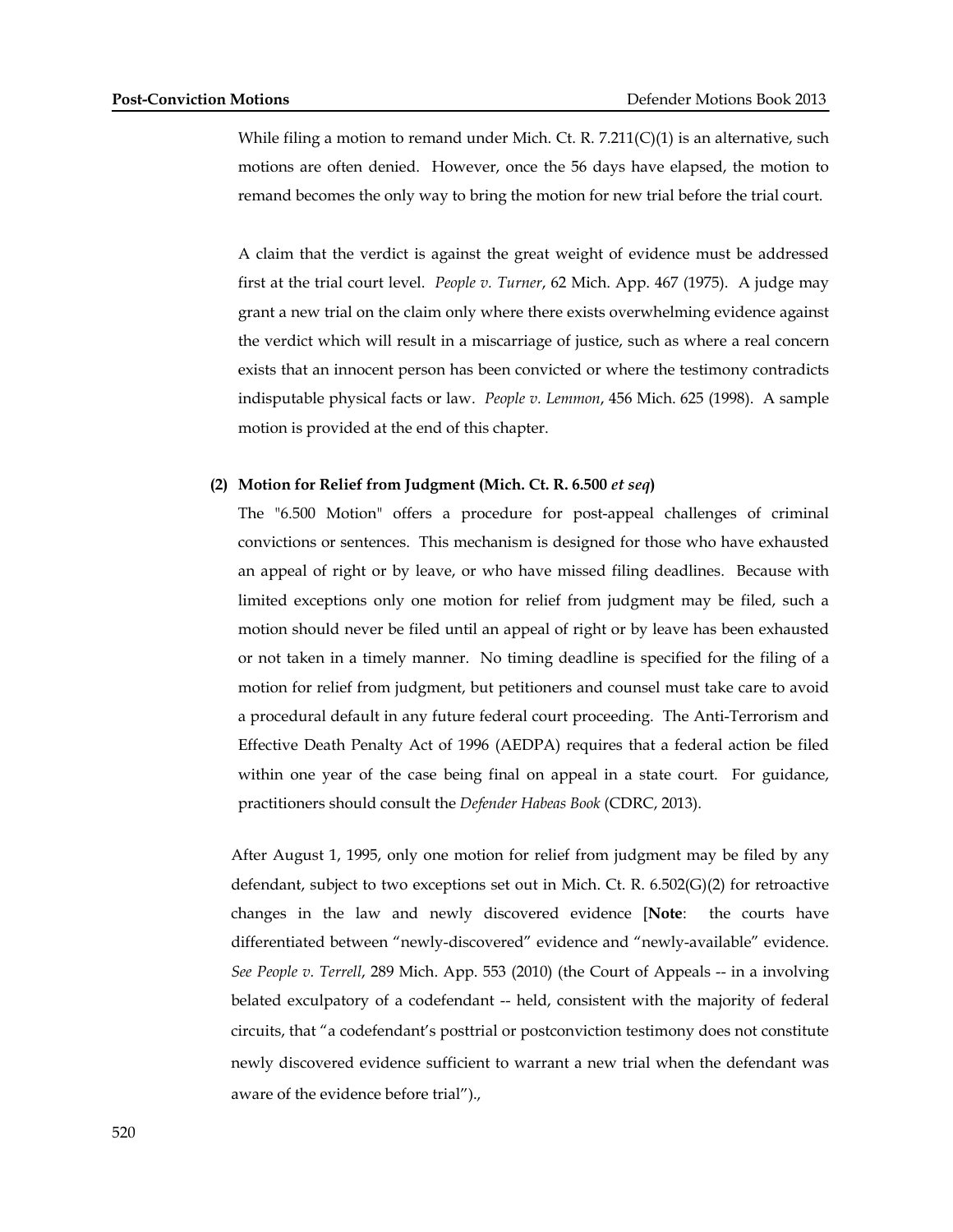Counsel must make sure to raise all possible issues in the client's single filing. Mich. Ct. R. 6.502 and 6.508 prescribe the procedural requirements and grounds for filing and for succeeding in a motion for relief from judgment.

The combined length of a defendant's motion and memorandum may not exceed 50 pages. Mich. Ct. R. 6.502 (amended eff. 9-1-06). There is no hearing on the motion, unless so ordered by the court.

The issues you are most likely to encounter upon reinvestigation of the case, which will be framed in your 6.500 motion will be violations of *Brady v. Maryland*, 373 U.S. 83 (1963), and ineffective assistance of counsel. The Michigan standard of substantive review for the withholding of exculpatory material is the same as the federal standard. *United States v. Agurs*, 427 U.S. 97 (1976); *Kyles v. Whitley*, 514 U.S. 419 (1995); *People v. Losey*, 98 Mich. App. 189 (1980), *rev'd on other grds* 413 Mich. 346 (1982).

The Michigan substantive standard of review for ineffective assistance of counsel is the same as the federal standard articulated in *Strickland v. Washington*, 466 U.S. 668 (1984); *People v. Harris*, 201 Mich. App. 147, 154 (1993); *People v. Pickens*, 446 Mich. 298 (1994). Ineffective assistance of counsel should be litigated in the trial court in postconviction proceedings (6.500) so that a record can be developed on this issue, either by affidavits or testimony at a hearing.

Ineffective assistance of prior appellate counsel must also be litigated in most cases to meet the "good cause" requirement of Mich. Ct. R. 6.508, for not having raised the substantive issues in a prior appeal. *See e.g.*, *People v. Swain*, 288 Mich. App. 609, 631 (2010), and *People v. Gardner*, 482 Mich. 41, 50 n 11 (2008).

Two sample 6.500 motions accompany this chapter; the format of the first motion is somewhat generic, and the second sample is a more-detailed and fact-specific SADO pleading. This sample motion references a separate memorandum of law and a set of exhibits, but due to space constraints, those are not reproduced in this manual. Because there is no "right" to a hearing, the only facts there may be in the record are those that entered through your exhibits and all affidavits. The State Court Administrative Office has also published a form motion for relief from judgment; a copy of the form is provided in this chapter. **Note**: that if appeal is required from a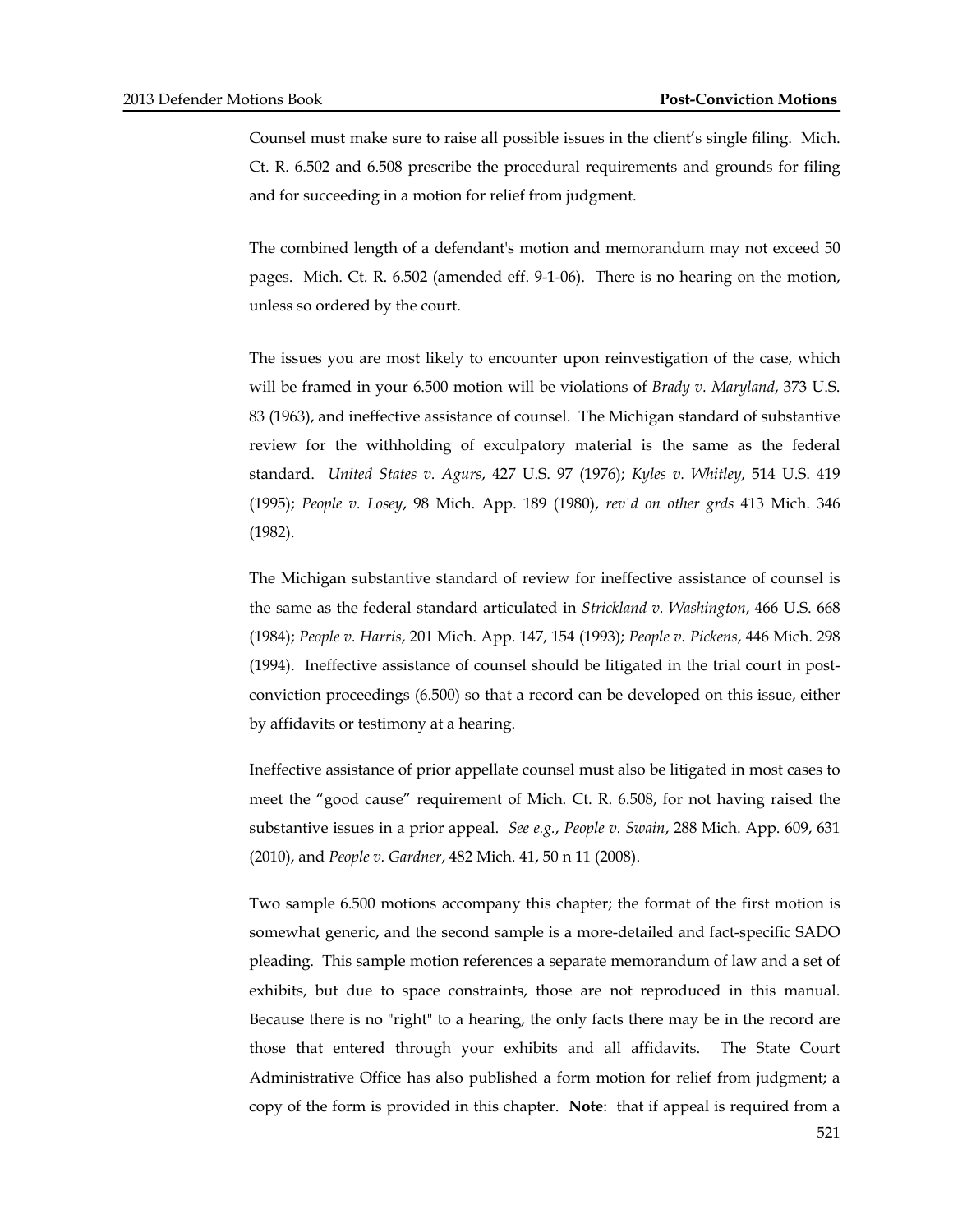denial of a motion for relief from judgment, the procedure is an application for leave to appeal, filed in the Court of Appeals, and there is a six month time-limit for filing the application from the denial of the motion. M.C.R. 6.509(A) and M.C.R. 7.205(F)(3).

#### **(3) Motion to Remand**

A motion to remand may be appropriate once jurisdiction has vested in the Court of Appeals (remember, filing a motion for new trial within 56 days after the time for filing a brief has begun to run is generally preferable). Motions to Remand present issues which should first be decided by the trial judge, such as newly discovered evidence, or issues which require development of an evidentiary record, such as ineffective assistance of counsel.

Remand motions must be accompanied by an affidavit or offer of proof of facts, clearly and with specificity supporting the issue(s) to be explored on remand. Mich.  $C_t$ . R. 7.211 $(C)(1)(a)$ . Motions for Remand must be filed within the time provided for filing the appellant's brief. Mich. Ct. R.  $7.211(C)(1)(a)$ .

Jurisdiction is retained by the Court of Appeals, but appellate counsel may still request a new trial at the trial court level if supported by the record established on remand. If the trial court indicates it would grant a new trial, counsel may stipulate to dismissal of the appeal.

#### **24-2-c Removal from SORA, or for Alternate Registration**

Although the registration requirements of the Sex Offenders Registration Act (SORA), are broad in scope, and contain a catch-all provision [*see* M.C.L. 28.723, M.C.L. 28.722(e)(i)- (xiv)], there is some support for a constitutional challenge to the registration requirements. In *People v. DiPiazza*, 286 Mich. App. 137 (2009), the Court of Appeals held that it was cruel and unusual punishment for a defendant, who had been sentenced before October 1, 2004, under the Holmes Youthful Trainee Act for attempted thirddegree CSC, to be required to register on the SORA, where the defendant had engaged in consensual sexual relations in the course of a "Romeo and Juliet" relationship. The SORA generally requires a twenty‐five year registration, but for those required to be registered under HYTA prior to October 1, 2004, there are statutory provisions allowing for an alternative ten‐year registration period. *See* M.C.L. 28.728c(1) and M.C.L. 28.728d. Such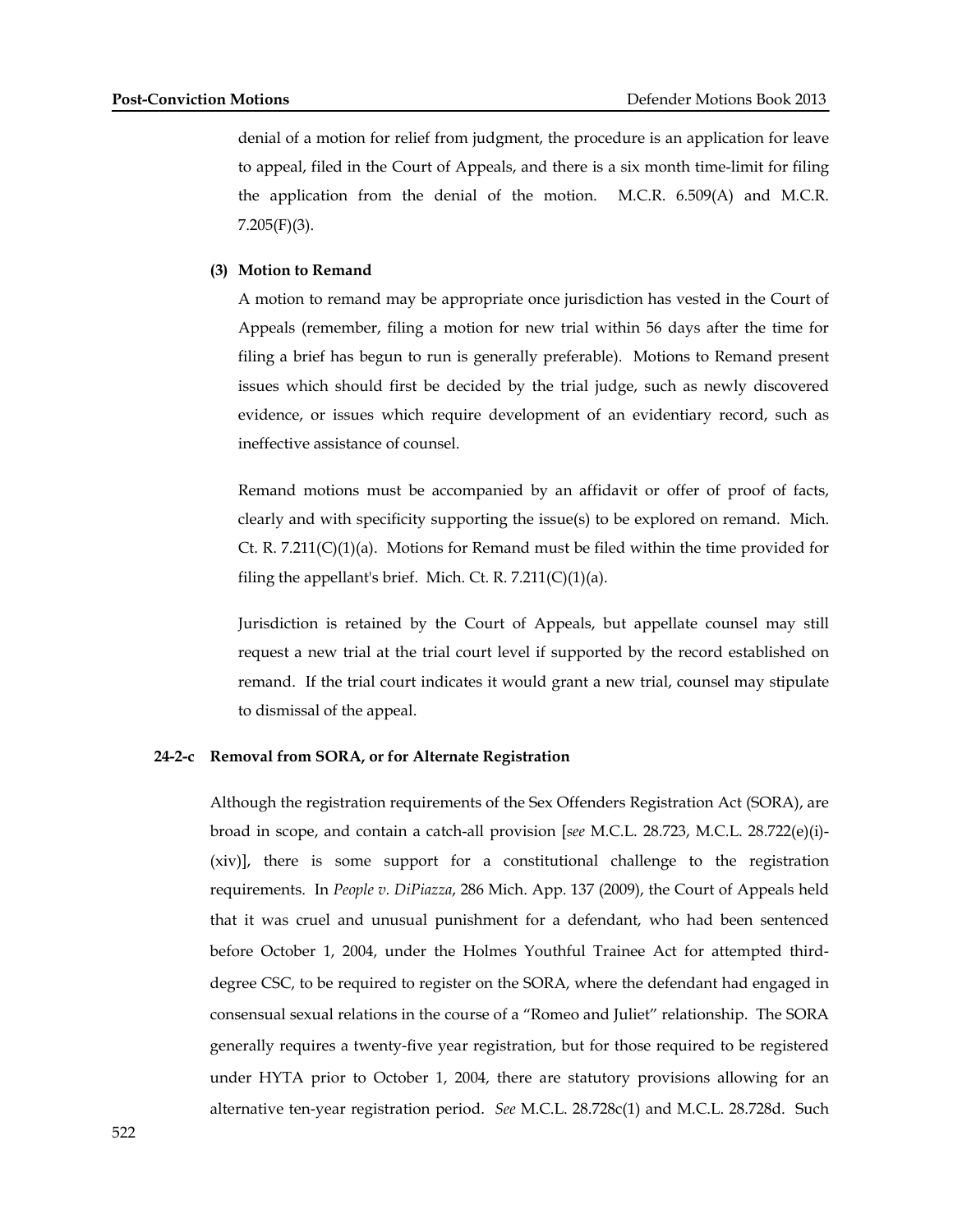#### **24.2.b.3 Motion for Relief From Judgment (6.500 Motion)**

## **STATE OF MICHIGAN IN THE DISTRICT OR CIRCUIT COURT FOR THE COUNTY OF NAME OF COUNTY**

# **PEOPLE OF THE STATE OF MICHIGAN,**

**\_\_\_\_\_\_\_\_\_\_\_\_\_\_\_\_\_\_\_\_\_\_\_\_\_\_\_\_\_\_\_\_\_\_\_** 

 **Plaintiff,** 

**vs** No. docket number  **Hon. judge's name** 

#### **DEFENDANT'S NAME,**

 **Defendant.** 

**\_\_\_\_\_\_\_\_\_\_\_\_\_\_\_\_\_\_\_\_\_\_\_\_\_\_\_\_\_\_\_\_\_\_\_\_/** 

#### **MOTION FOR RELIEF FROM JUDGMENT**

 The Defendant, defendant's name, by his or her counsel, moves this Court to set aside or modify the judgment in this case pursuant to Michigan Court Rule 6.500 and the following:

 1. Defendant's name was convicted of offense following a jury or bench trial in criminal case number docket number. The trial was held in the district or circuit for the County of name of county, the Honorable judge's name presiding.

 2. Defendant's name was sentenced on date, to sentence. Defendant's name is presently serving that sentence at the name correctional facility in the State of Michigan.

 3. A timely notice of appeal was filed, and the Michigan Court of Appeals affirmed Defendant's name conviction on date. Defendant's name was represented by defense attorney's name, indicate if appointed or retained.

 4. At this time, defendant's name moves this Court to set aside or modify the judgment, and to grant a new trial in the case.

5. None of the bars against relief from judgment are present:

 (a) Defendant can no longer proceed directly by appeal by leave since more than 12 months have elapsed from judgment. Mich. Ct. R. 6.508(D)(1). The judgment may only be reviewed in accordance with Mich. Ct. R. 6.500 *et seq*. Mich. Ct. R. 6.502 authorizes a motion for relief from judgment.

 (b) Defendant has not previously raised these claims in post-conviction proceedings, and the grounds for relief have never been decided against him on the merits. Mich. Ct. R. 6.508(D)(2).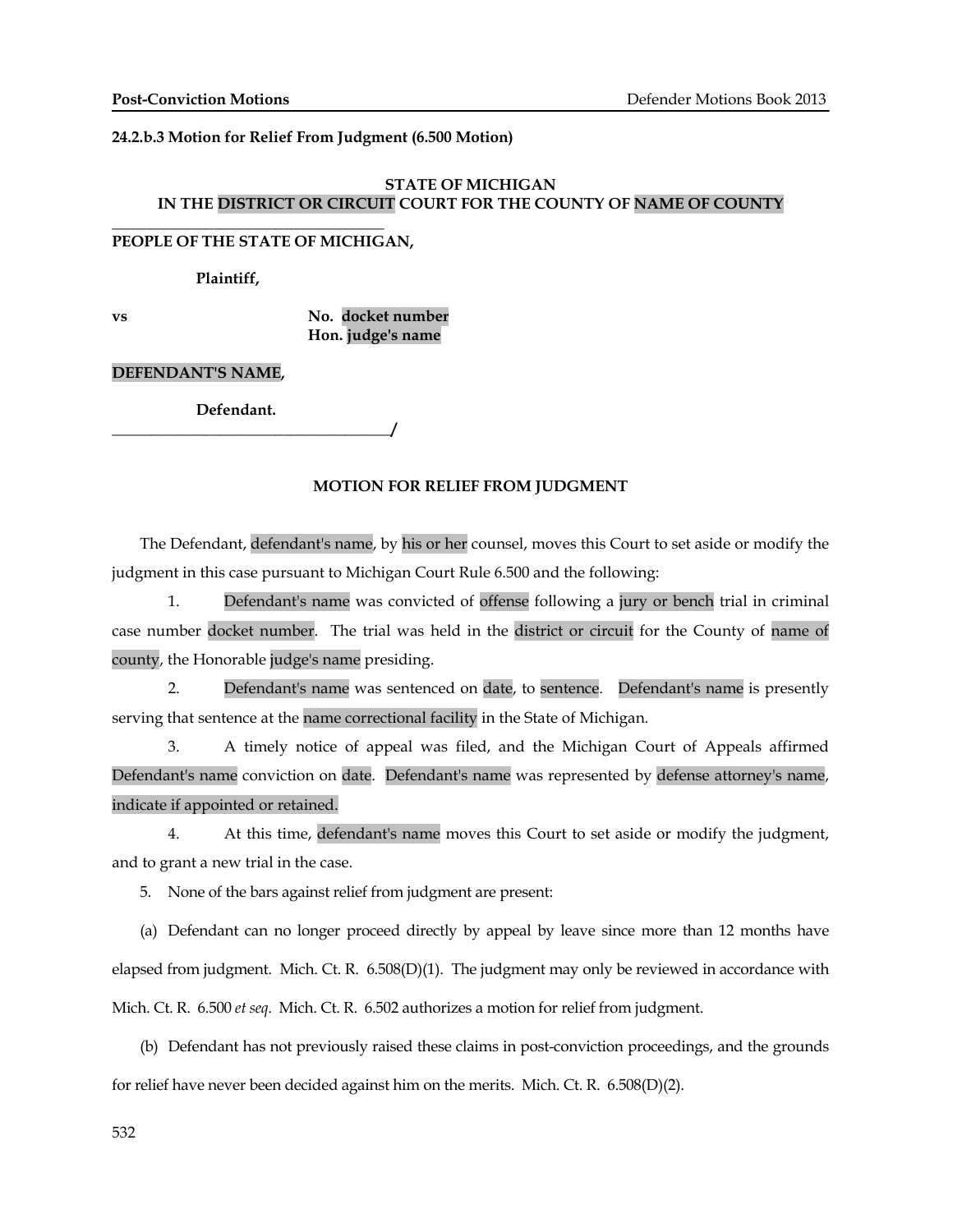(c) These issues could have been raised on appeal, Mich. Ct. R. 6.508(D)(3), but Defendant submits that he is entitled to relief because he had good cause for failure to "properly" raise these issues on appeal, Mich. Ct. R. 6.508(D)(3)(a); namely, ineffective assistance of appellate counsel. *See e.g., People v. Reed*, 449 Mich. 375 (1995); *People v. Hardaway*, 459 Mich. 878 (1998); *People v. Kimble*, 470 Mich. 305 (2004).

 6. This motion is based upon numerous violations of defendant's name Constitutional rights under the Fifth, Sixth and Fourteenth Amendments of the United States Constitution and Sections Seventeen and Twenty of the Michigan Constitution. Specifically, defendant's name rights were impermissibly infringed where the prosecution:

State grounds for relief, such as:

- a. Failed to properly disclose, and then destroyed, exculpatory physical evidence (see Section I, accompanying Memorandum);
- b. Failed to properly disclose exculpatory evidence regarding prior arrests and convictions of the decedent, and (see Section I, accompanying Memorandum);
- c. Engaged in prosecutorial misconduct by suggesting that the jurors conduct their own investigation (see Section II, accompanying Memorandum).
- 7. Moreover, Defendant's name rights were impermissibly infringed where:
	- a. Court-appointed trial counsel provided ineffective assistance by failing to request a jury instruction which corresponded to the evidence presented by the defense (see, Section III, accompanying Memorandum);
	- b. Court-appointed trial counsel provided ineffective assistance by failing to make timely objections to repeated prosecutorial misconduct (*see*, Section III, accompanying Memorandum);
	- c. Court-appointed trial counsel provided ineffective assistance by failing to conduct basic pre-trial investigation (*see*, Section III, accompanying Memorandum), and;
	- d. Court-appointed appellate counsel provided ineffective assistance by neglecting to raise on direct appeal the ineffectiveness of trial counsel. (*See*, Section III, accompanying Memorandum)

 8. The factual and legal basis behind each of these claims is set forth in the accompanying Memorandum of Law. Defendant submits that he has demonstrated "actual prejudice" in that but for the alleged errors, he would have had a reasonably likely chance of acquittal. Mich. Ct. R.  $6.508(D)(b)(i)$ .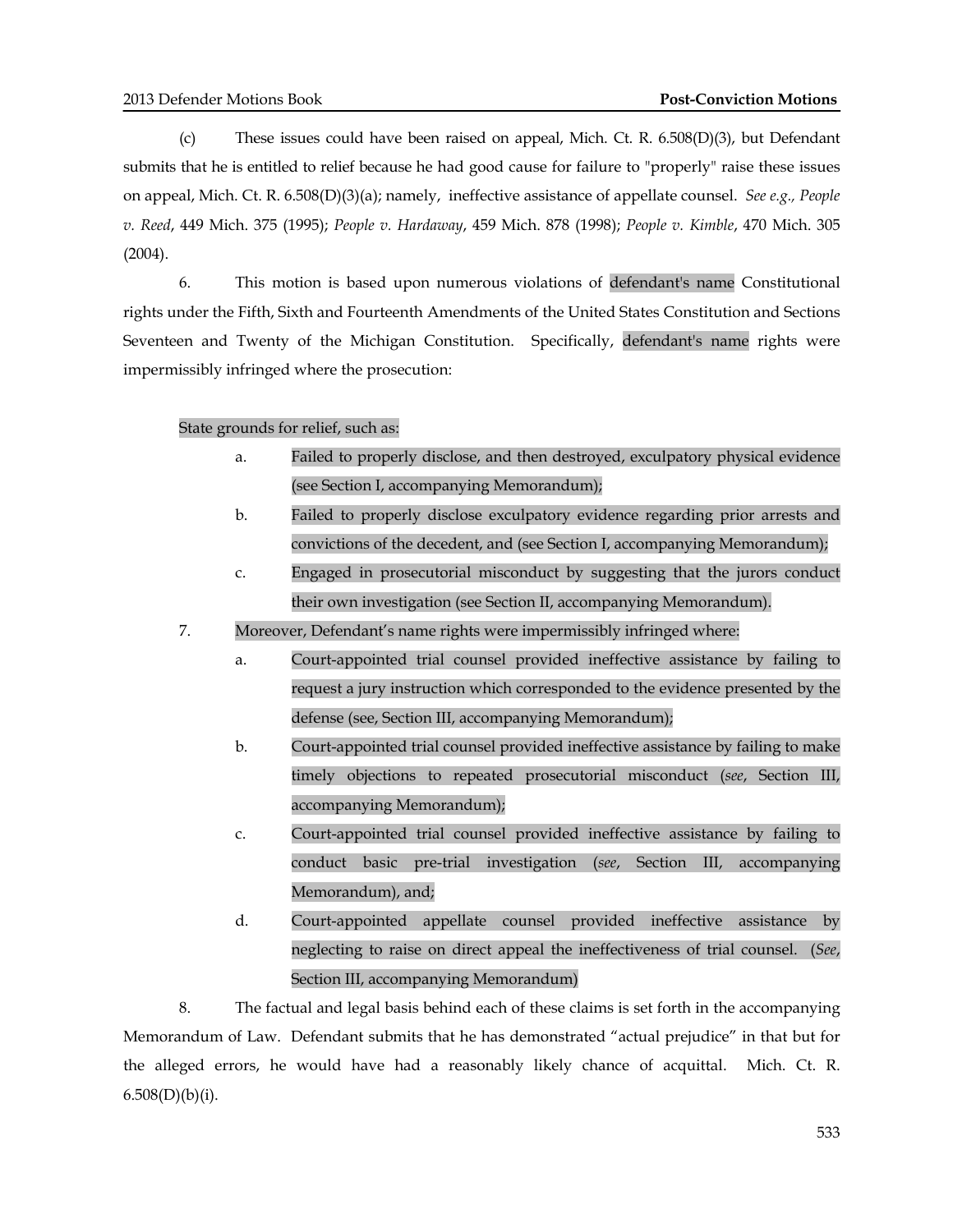For these reasons and those set forth in the accompanying Memorandum, defendant's name asks that this Court grant relief from judgment and set aside or modify the judgment in this case.

Respectfully submitted,

By: \_\_\_\_\_\_\_\_\_\_\_\_\_\_\_\_\_\_\_\_\_\_\_\_\_\_\_\_\_\_\_\_\_\_

 Defense attorney's name (bar number) Attorney for Defendant Address Address Telephone

Date: filing date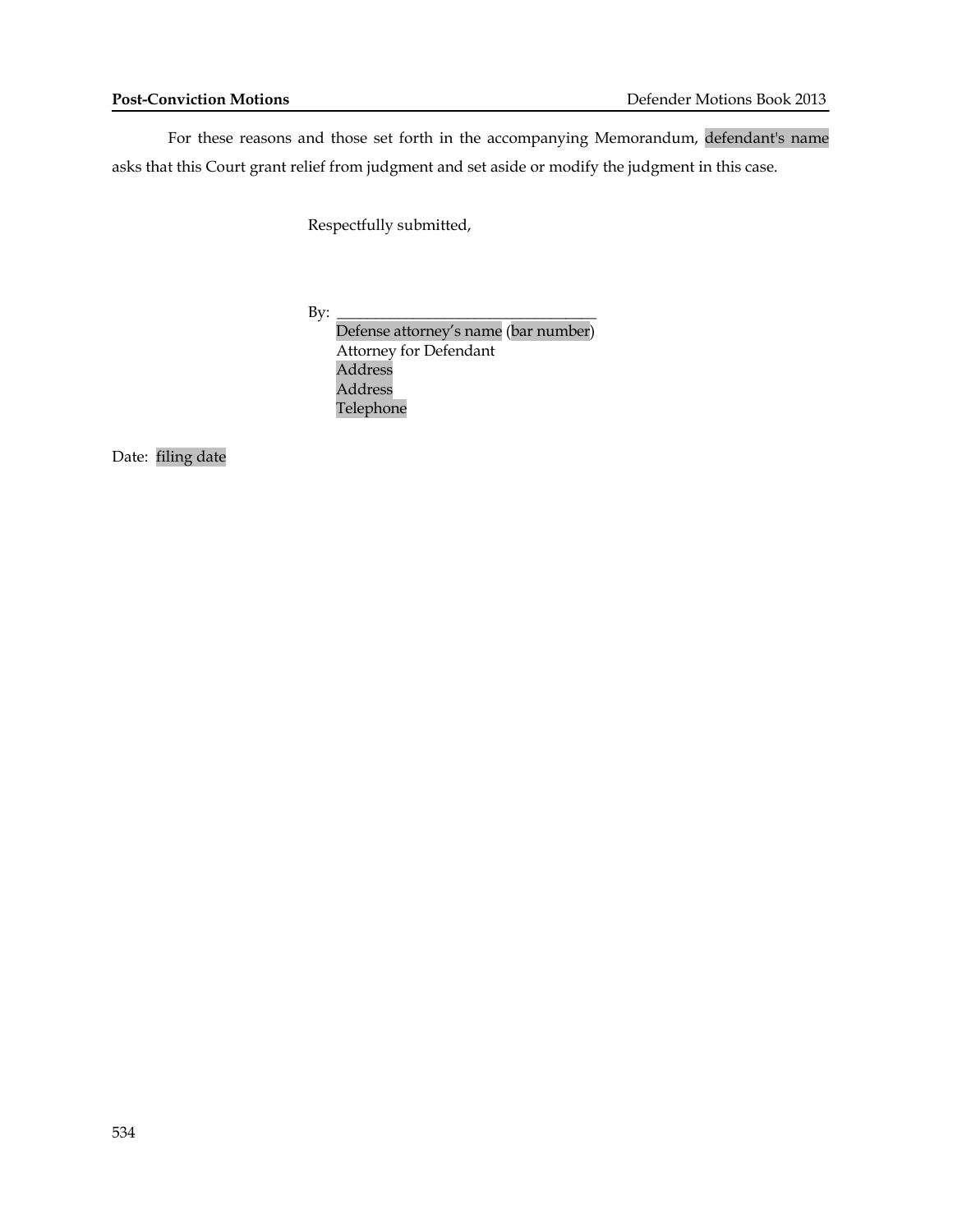#### Original - Court 1st copy - Prosecutor

2nd copy - Defendant 3rd copy - Defendant attorney

#### **STATE OF MICHIGAN CASE NO. JUDICIAL CIRCUIT COUNTY**

# **MOTION FOR RELIEF FROM JUDGMENT**

| <b>ORI</b><br>address<br>Court<br>MI- |   |                                         |                               | Court telephone | no. |
|---------------------------------------|---|-----------------------------------------|-------------------------------|-----------------|-----|
| THE PEOPLE OF THE STATE OF MICHIGAN   | v | Defendant name, address, and inmate no. |                               |                 |     |
|                                       |   |                                         | To be completed by the court. |                 |     |
|                                       |   | <b>CTN/TCN</b>                          | <b>SID</b>                    | <b>DOB</b>      |     |

**INSTRUCTIONS:** Answer each question as completely as you can. If you need more space to answer any question, you may attach extra pages. You may also attach documents, affidavits, or a brief, if you wish. Only one motion for relief may be filed, except as indicated in MCR 6.502(G)(2). Information for items 1 and 2 is on both your judgment of sentence and basic information sheet, which are available at the prison record office.

**Date** 

1. I was found guilty on of the crime(s) stated below.

| DISMISSED<br><b>CONVICTEDBY</b><br>BY*<br> Count  Plea*   Court   Jury |  | <b>CRIME</b> | CHARGE CODE(S)<br>MCL citation/PACC Code |  |
|------------------------------------------------------------------------|--|--------------|------------------------------------------|--|
|                                                                        |  |              |                                          |  |
|                                                                        |  |              |                                          |  |
|                                                                        |  |              |                                          |  |
|                                                                        |  |              |                                          |  |

\*For plea: insert "G" for guilty plea, "NC" for nolo contendere, or "MI" for guilty but mentally ill. For dismissal: insert "D" for dismissed by court or "NP" for dismissed by prosecutor/plaintiff.

| 2. I was sentenced as stated below by Hon. |                                                                      |  |  |  |                            |  |               |        |      |                   |  |
|--------------------------------------------|----------------------------------------------------------------------|--|--|--|----------------------------|--|---------------|--------|------|-------------------|--|
|                                            | Name of judge                                                        |  |  |  |                            |  |               |        |      |                   |  |
|                                            | DATE SENTENCE   JAIL CREDIT<br>MAXIMUM<br>SENTENCE<br><b>MINIMUM</b> |  |  |  |                            |  |               |        |      |                   |  |
| Count                                      | <b>DATE</b>                                                          |  |  |  | Years Mos. Days Years Mos. |  | <b>BEGINS</b> | l Mos. | Days | OTHER INFORMATION |  |
|                                            |                                                                      |  |  |  |                            |  |               |        |      |                   |  |
|                                            |                                                                      |  |  |  |                            |  |               |        |      |                   |  |
|                                            |                                                                      |  |  |  |                            |  |               |        |      |                   |  |
|                                            |                                                                      |  |  |  |                            |  |               |        |      |                   |  |

3. Fill in the charts below with the information requested about the court proceedings in your case and the names of the attorneys who represented you.

a. **Trial Level - All Proceedings.** From arrest to sentencing, including lineups and other proceedings.

| NAME OF<br><b>PROCEEDING</b> | NAME OF<br><b>ATTORNEY</b> |
|------------------------------|----------------------------|
|                              |                            |
|                              |                            |
|                              |                            |
|                              |                            |

| NAME OF           | NAME OF         |
|-------------------|-----------------|
| <b>PROCEEDING</b> | <b>ATTORNEY</b> |
|                   |                 |
|                   |                 |
|                   |                 |
|                   |                 |

b. **Postconviction - All Proceedings.** State and federal, including appeals, posttrial motions, and habeas petitions.

| <b>COURT</b> | DOCKET NO. | NAME OF<br>PROCEEDING | NAME OF<br><b>ATTORNEY</b> | <b>RESULT</b> | DATE OF RESULT |
|--------------|------------|-----------------------|----------------------------|---------------|----------------|
|              |            |                       |                            |               |                |
|              |            |                       |                            |               |                |
|              |            |                       |                            |               |                |
|              |            |                       |                            |               |                |

**(Continued on the other side.)**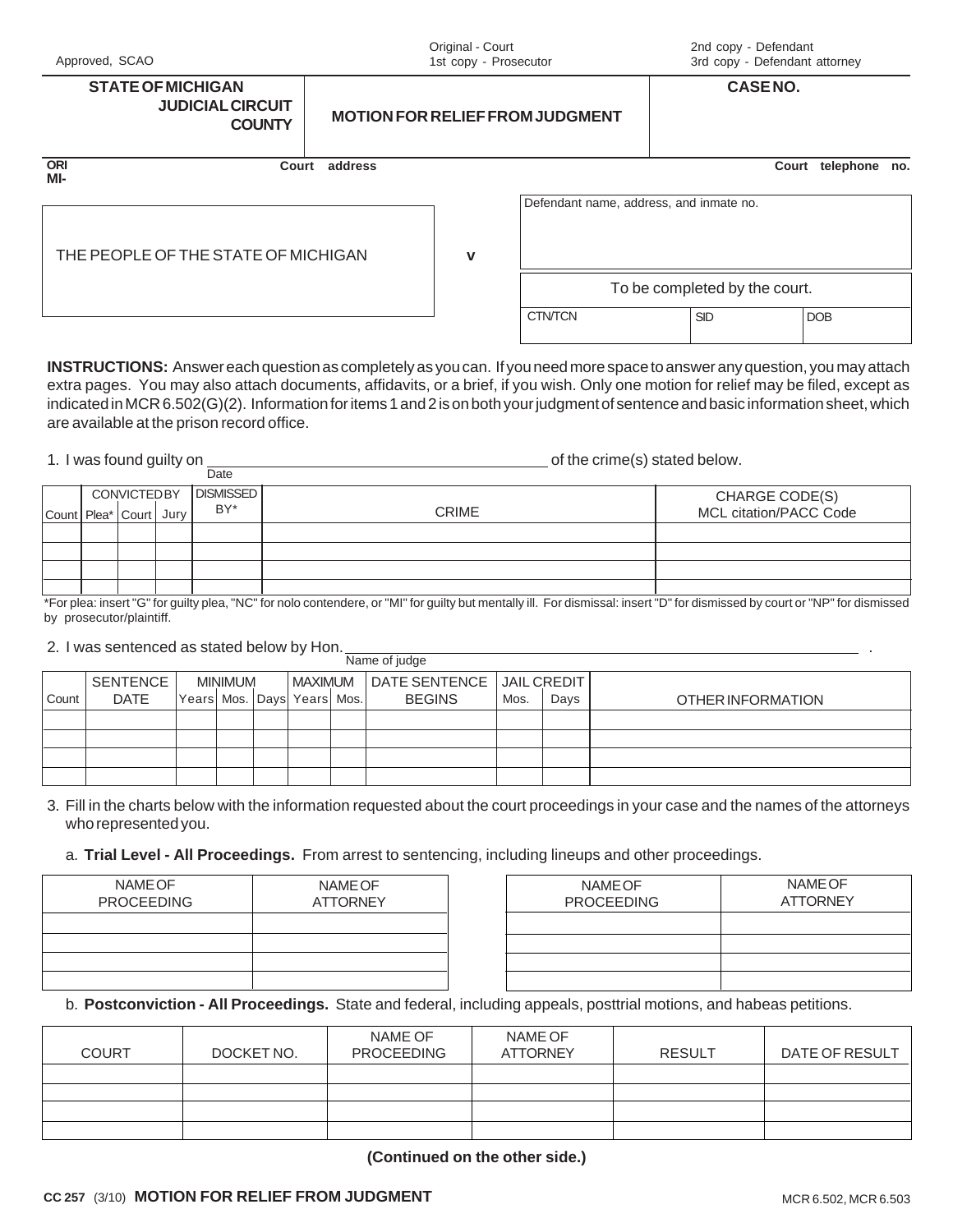| 4. Appointment of Counsel. Do you want an attorney appointed? Nes No If yes, complete and attach a financial schedule.                                                                                            |
|-------------------------------------------------------------------------------------------------------------------------------------------------------------------------------------------------------------------|
| 5. Grounds and Relief.                                                                                                                                                                                            |
|                                                                                                                                                                                                                   |
| b. What are the legal grounds for the relief you want? You must raise all the issues you know about. You may not be<br>allowed to raise additional issues in the future. Use extra sheets of paper, if necessary. |
|                                                                                                                                                                                                                   |
|                                                                                                                                                                                                                   |
|                                                                                                                                                                                                                   |
|                                                                                                                                                                                                                   |
|                                                                                                                                                                                                                   |
|                                                                                                                                                                                                                   |
|                                                                                                                                                                                                                   |
|                                                                                                                                                                                                                   |
| I declare that the statements above are true to the best of my information, knowledge, and belief.                                                                                                                |
| Signature<br>Date                                                                                                                                                                                                 |
| <b>PROOF OF SERVICE</b>                                                                                                                                                                                           |
| I certify that on this date I served a copy of this motion upon the prosecutor by $\Box$ personal service.<br>$\Box$ first-class mail.                                                                            |
| Signature<br>Date                                                                                                                                                                                                 |